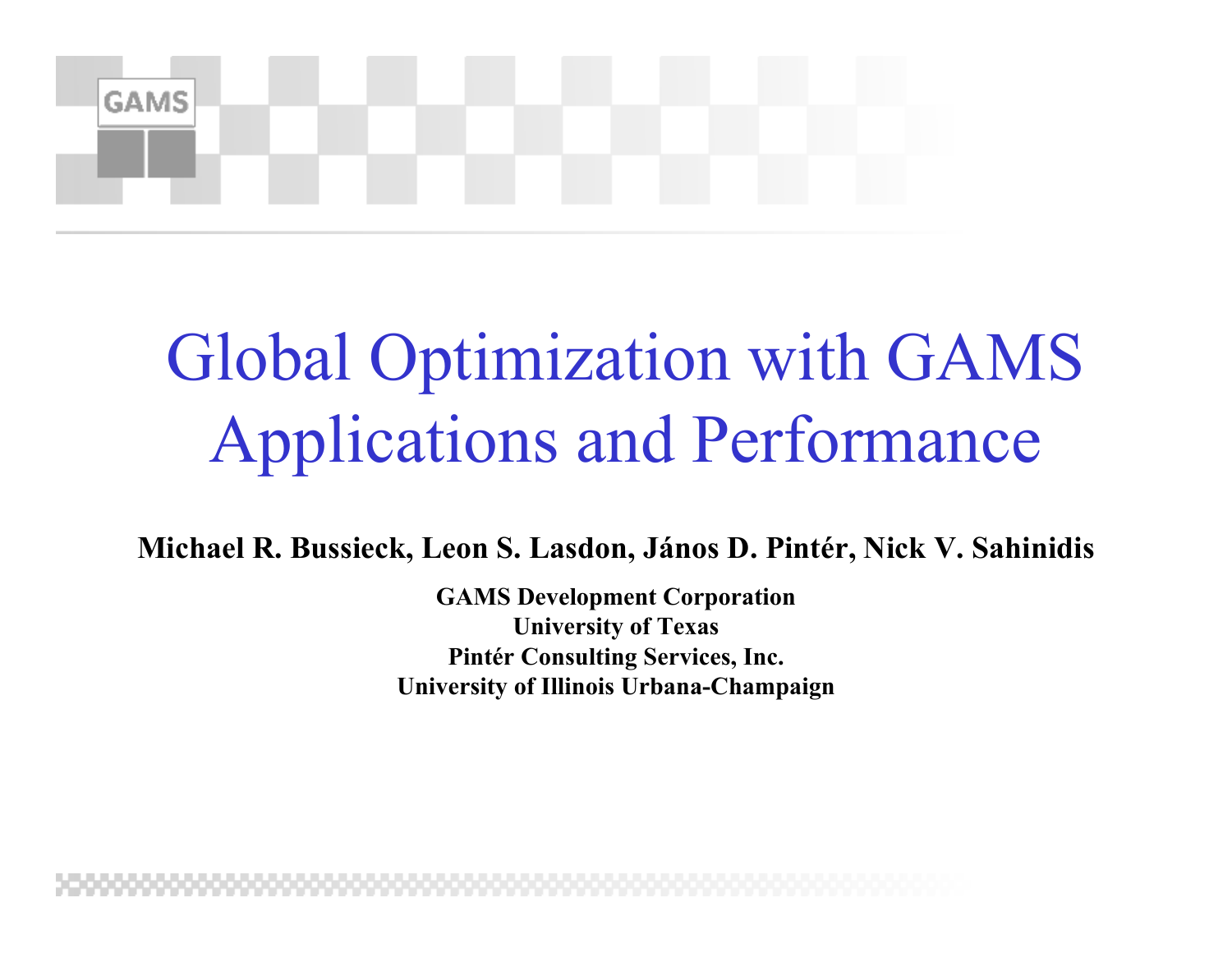### **Introduction & History**

- Availability of general purpose global optimization (GO) codes
- Customer demand: currently, about 3000 GAMS systems with NLP capability
- 2001: Start of collaboration GAMS Dev. Corp. and developers of BARON, LGO, and OQNLP
- Outline:

- –GO solvers and their key features
- –GO solvers in a modeling system
- –GO solvers in the market place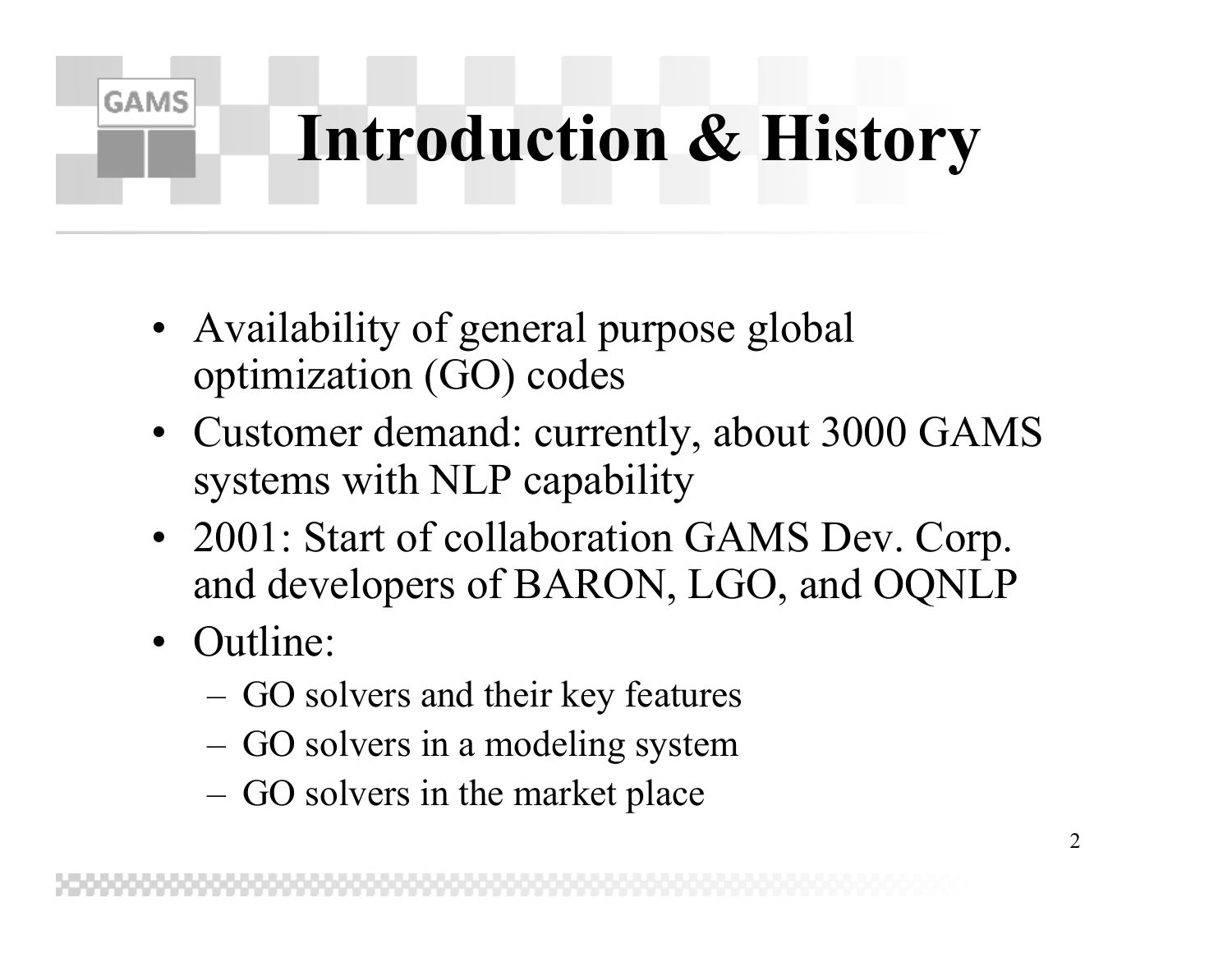### **GAMS Overview**

- Started as a Research Project at the World Bank in 1976
- GAMS went commercial in 1987

- Opened European Office in Cologne, Germany in 1996
- 10,000s of users in over 100 countries
- Unique position between the academic and commercial world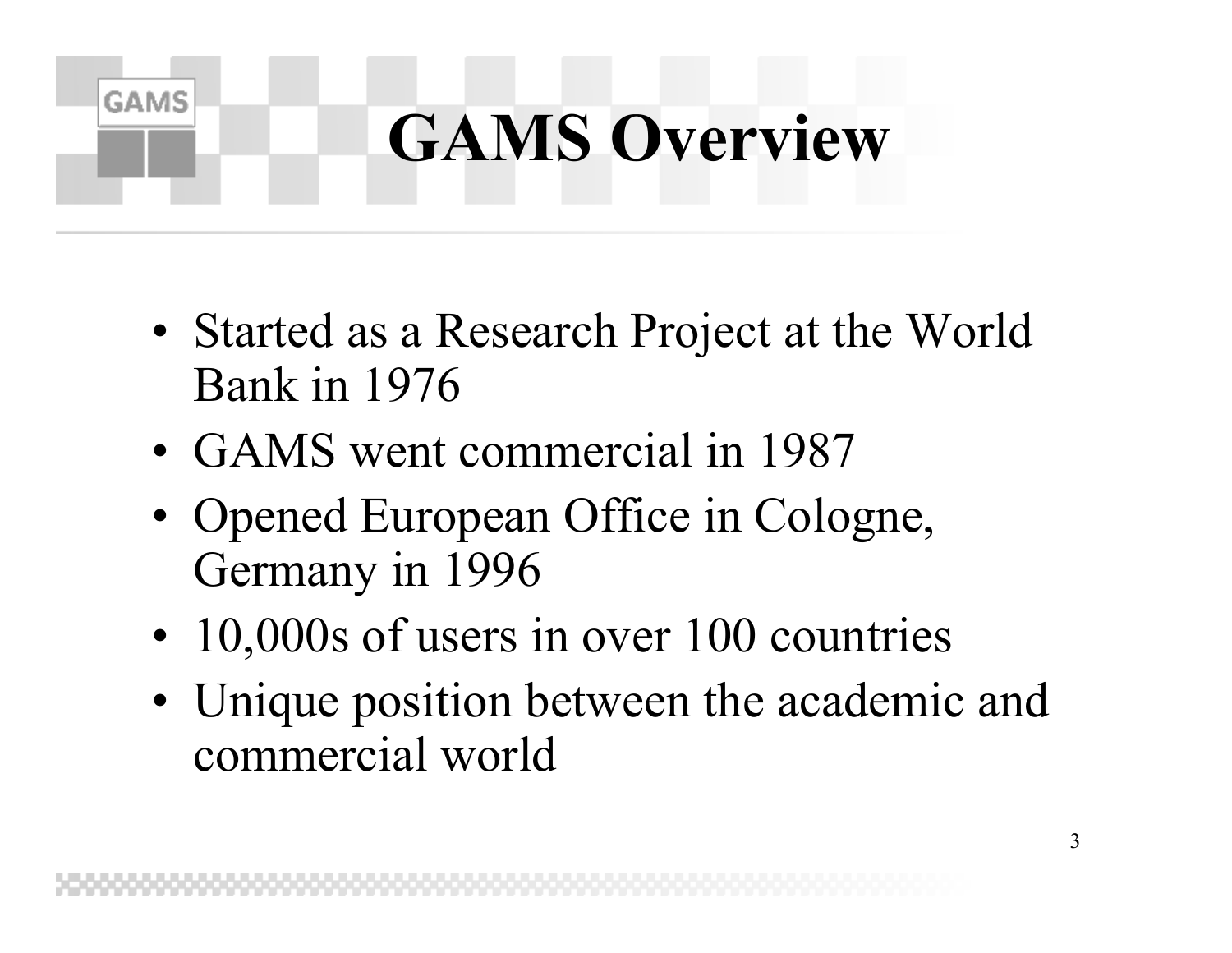#### **Supported Solvers**

| <b>BARON</b>    | Branch-And-Reduce Optimization Navigator for proven global solutions from The Optimization Firm |
|-----------------|-------------------------------------------------------------------------------------------------|
| <b>BDMLP</b>    | LP solver that comes with any GAMS system                                                       |
| <b>CONOPT</b>   | Large scale NLP solver from ARKI Consulting and Development                                     |
| <b>CPLEX</b>    | High-performance LP/MIP solver from Ilog                                                        |
| <b>DECIS</b>    | Large scale stochastic programming solver from Stanford University                              |
| <b>DICOPT</b>   | Framework for solving MINLP models. From Carnegie Mellon University                             |
| <b>LGO</b>      | Lipschitz global optimizer from Pinter Consulting Services                                      |
| <b>MILES</b>    | MCP solver from University of Colorado at Boulder that comes with any GAMS system               |
| <b>MINOS</b>    | NLP solver from Stanford University                                                             |
| <b>MOSEK</b>    | Large scale LP/MIP plus conic and convex non-linear programming system from EKA Consulting      |
| <b>MPSGE</b>    | Modeling Environment for CGE models from University of Colorado at Boulder                      |
| <b>MPSWRITE</b> | MPS file generator that comes with any GAMS System                                              |
| <b>OQNLP</b>    | Multi-start method for global optimization from Optimal Methods Inc.                            |
| <b>OSL</b>      | High performance LP/MIP solver from IBM                                                         |
| <b>OSLSE</b>    | OSL Stochastic Extension for solving stochastic models                                          |
| $PATH$          | Large scale MCP solver from University of Wisconsin at Madison                                  |
| <b>SBB</b>      | Branch-and-Bound algorithm from ARKI for solving MINLP models                                   |
| <b>SNOPT</b>    | Large scale SQP based NLP solver from Stanford University                                       |
| XA              | Large scale LP/MIP system from Sunset Software                                                  |
| <b>XPRESS</b>   | High performance LP/MIP solver from Dash                                                        |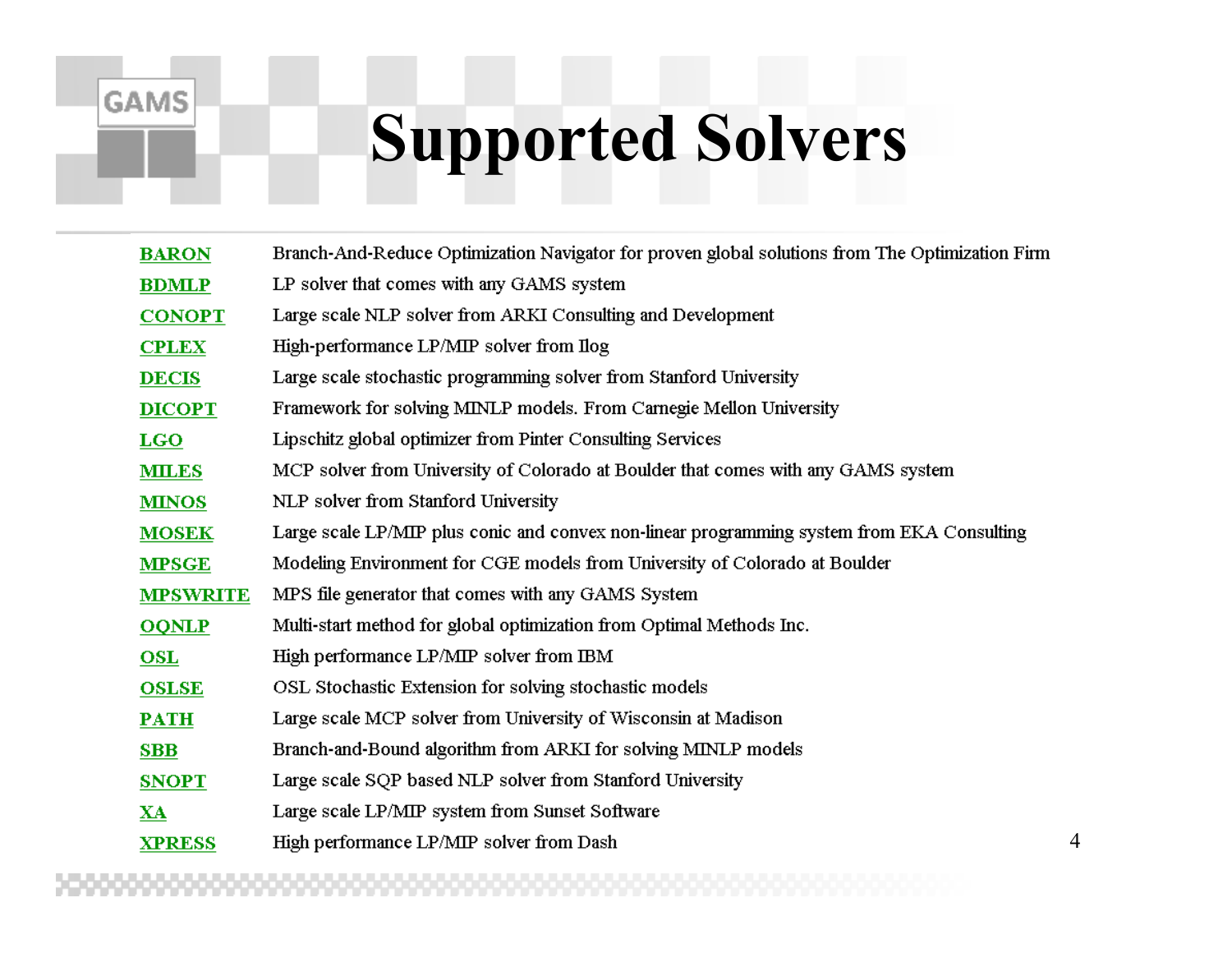#### **Continuous GO Model**

- *min*  $f(x)$  *f:*  $R^n$   $\alpha R^1$  $g(x) \leq 0$  *g:*  $R^n$  *cx*  $R^m$
- $x_l \leq x \leq x_u$ *x*,  $x_i$ ,  $x_u$ ,  $(x_i < x_u)$  are real *n*-vectors
- "Minimal" analytical assumptions:
- $x_l$ ,  $x_u$  finite

**GAMS** 

- feasible set  $D = \{x_l \le x \le x_u : g(x) \le 0\}$  non-empty
- *f, g* continuous

This guarantees the existence of global solution set. CGO covers a very general class of models.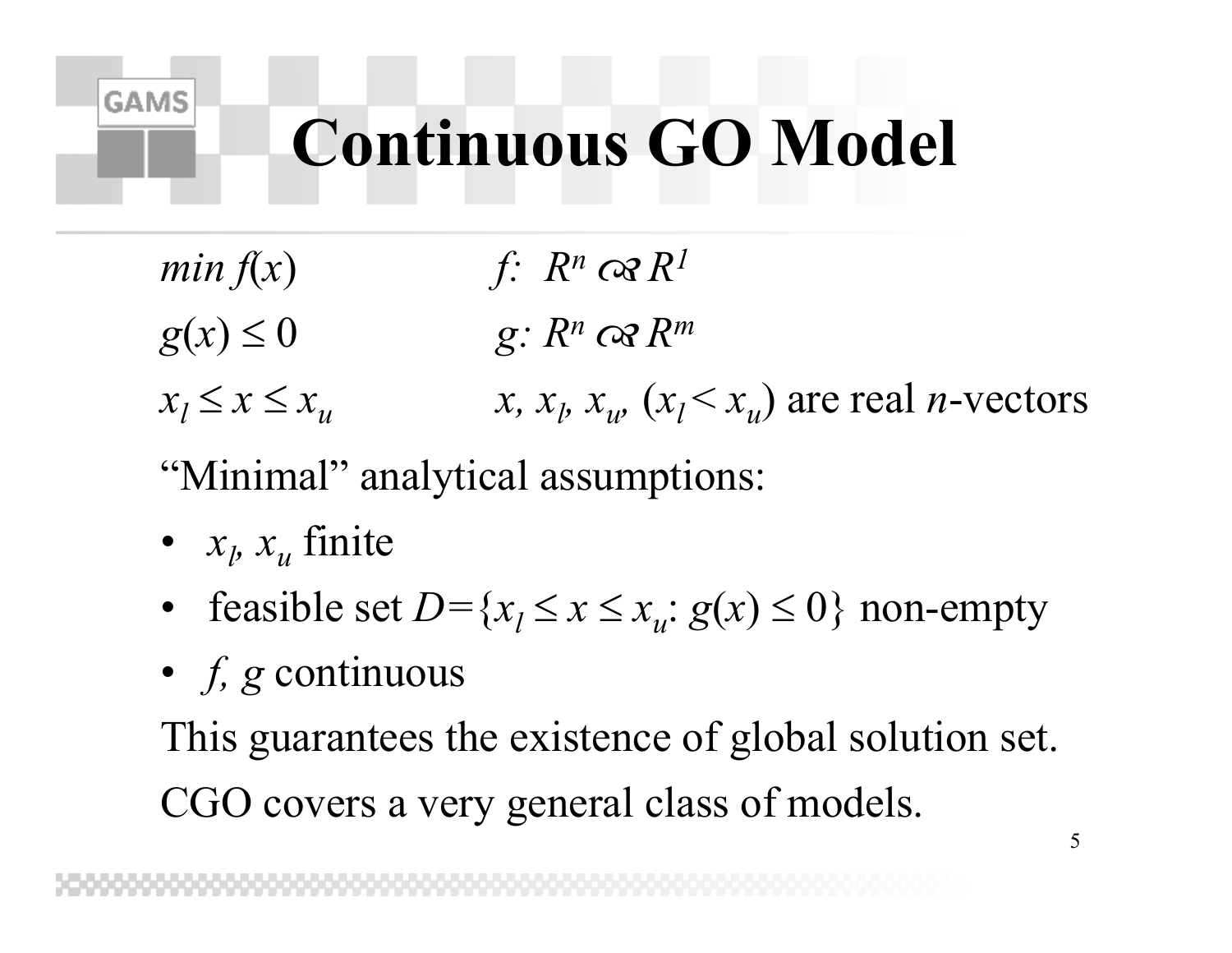#### **GAMS GO Problem in Two Dimensions**



Numerical difficulty may increase exponentially, as model size grows

<sup>6</sup>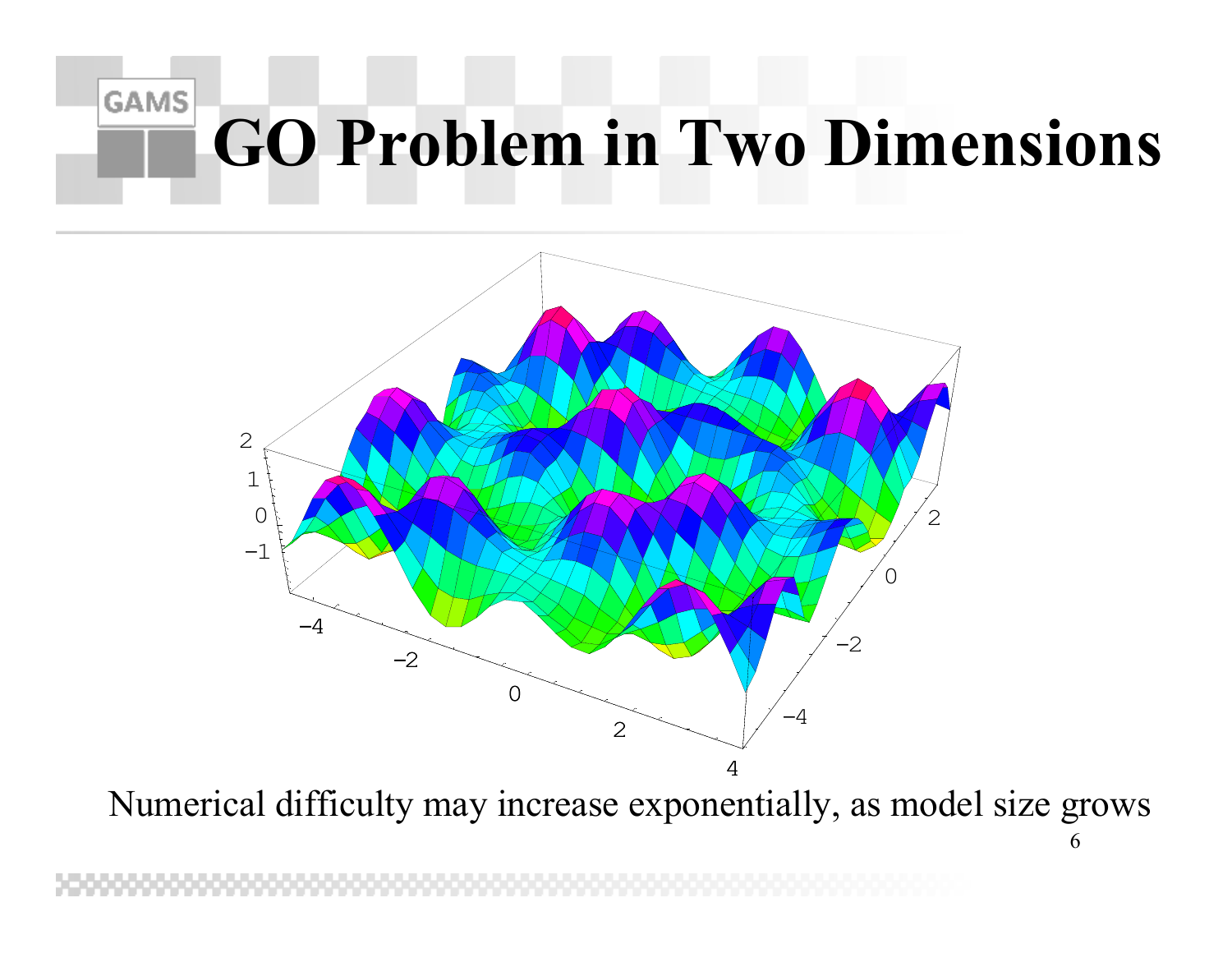### **GAMS/GLOBAL Solvers**

**GAMS** 

The solvers differ in the methods they use, in whether they find globally optimal solution with proven optimality, and in the size of models they can handle, and in the format of models they accept.

- **BARON** Branch-and-Reduce Optimization Navigator by The Optimization Firm, USA
- • **LGO** Global/nonlinear optimization solver suite by Pintér Consulting Services, Canada
- • **OQNLP** OptQuest/NLP Multi-start Solver by OptTek Systems and Optimal Methods, USA

7*"… it winds its way through the hills and valleys of complex optimization problems in search of global solutions."*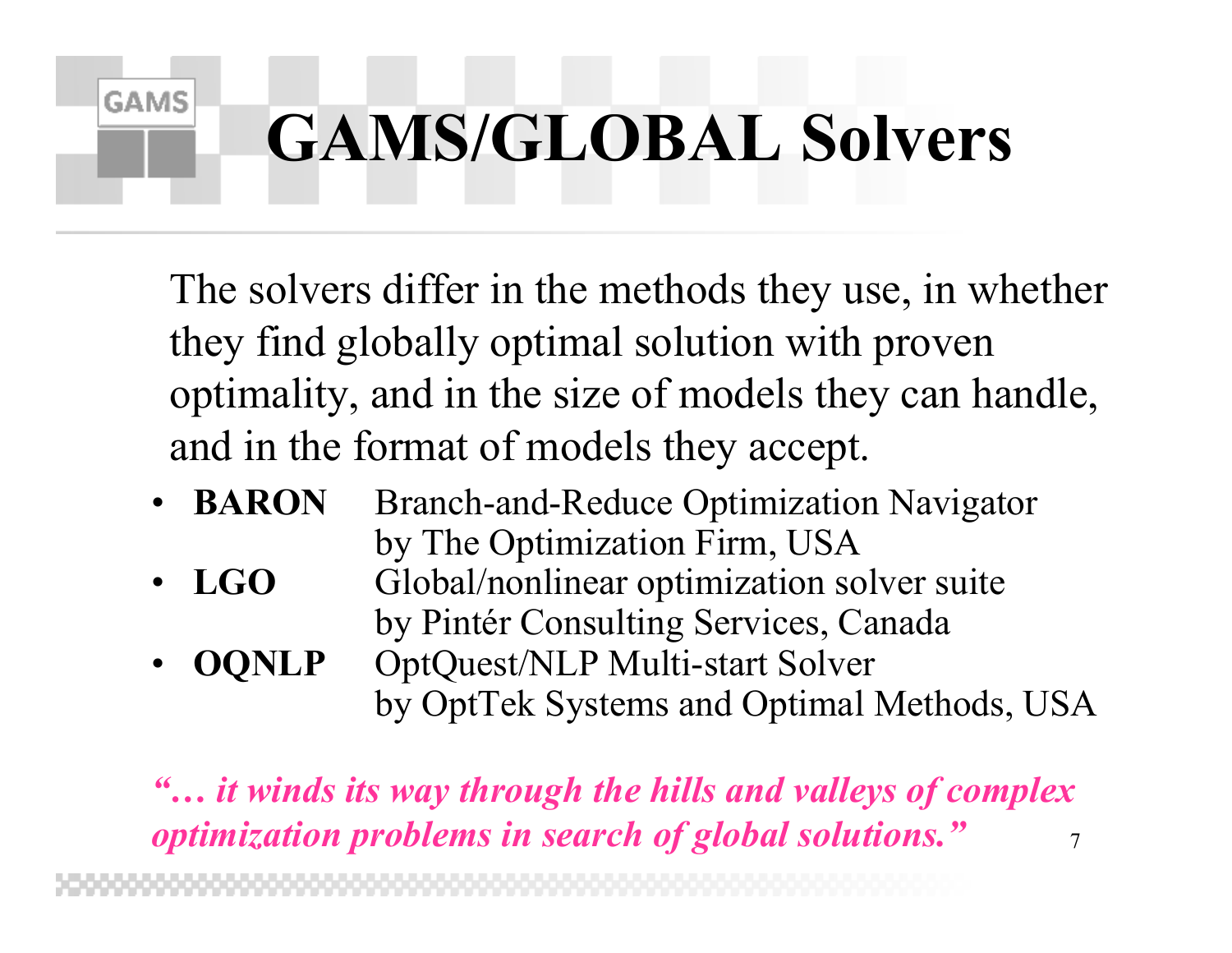### GAMS **BARON** - **Branch** And Reduce **Optimization Navigator**

- BARON is a computational system for solving mixed-integer nonlinear non convex optimization problems to global optimality
- Works with relaxed problems by constructing (convex) under-estimators for objective and constraints
- Combining branch-and-bound with range reduction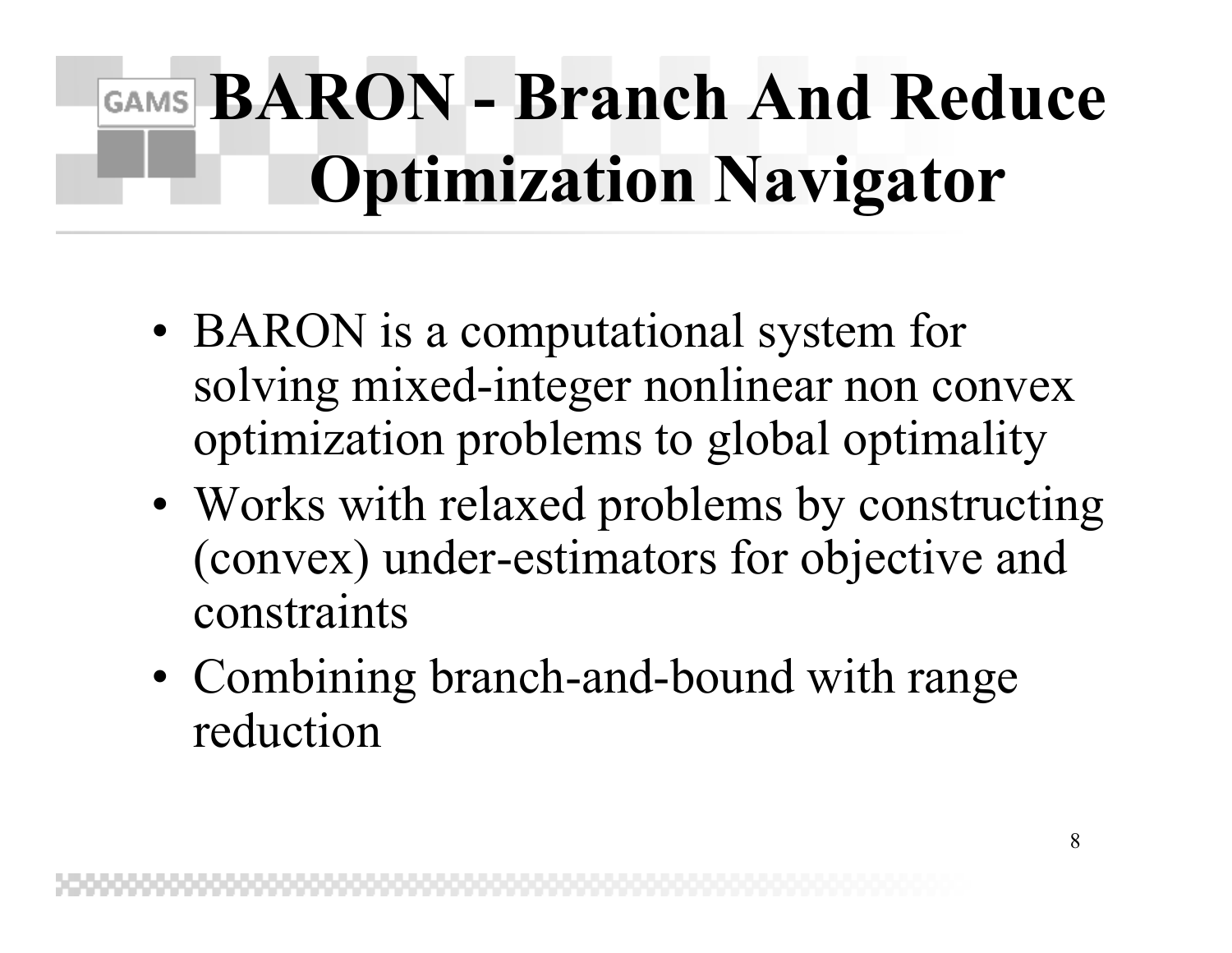#### **Branch-and-Bound**

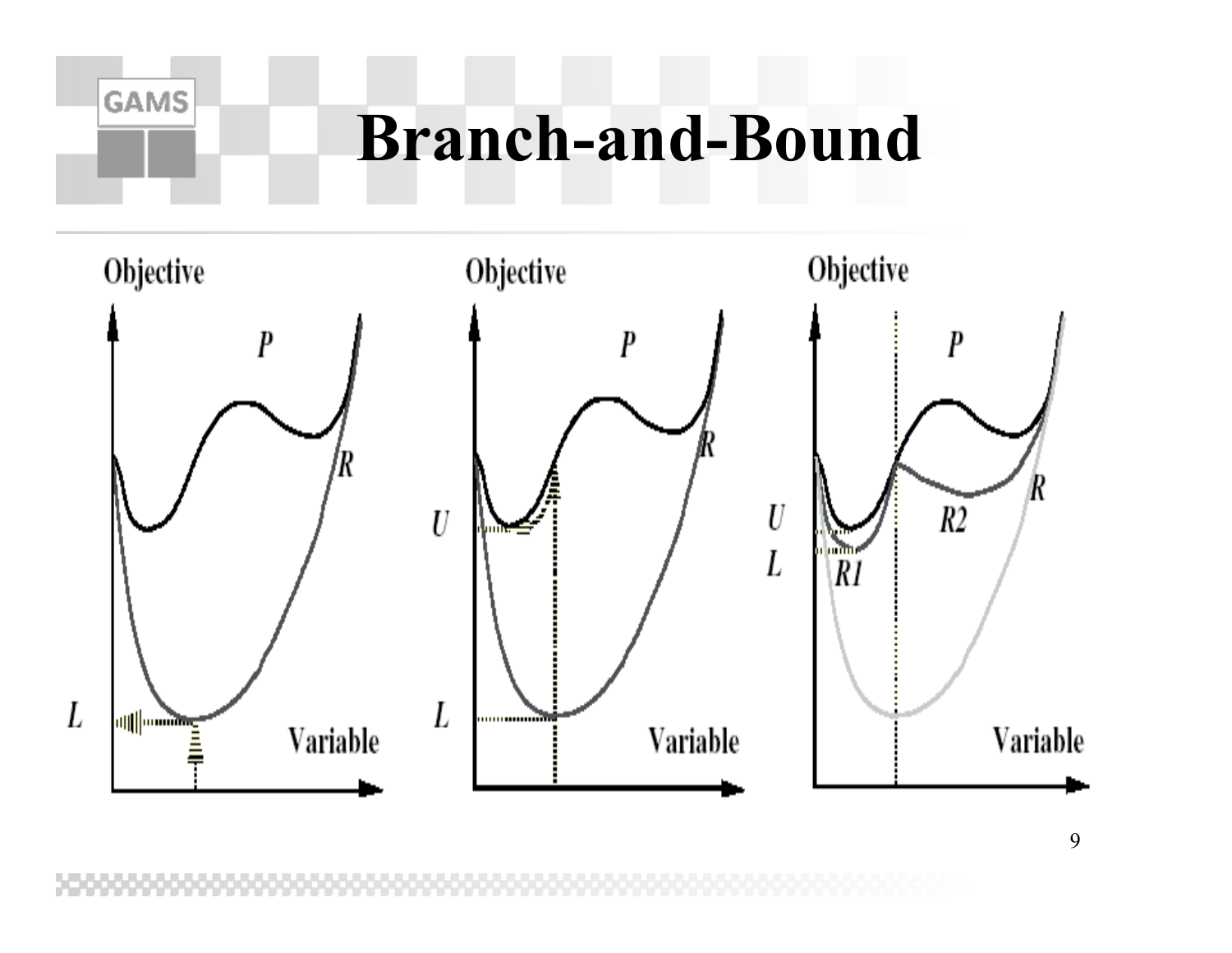

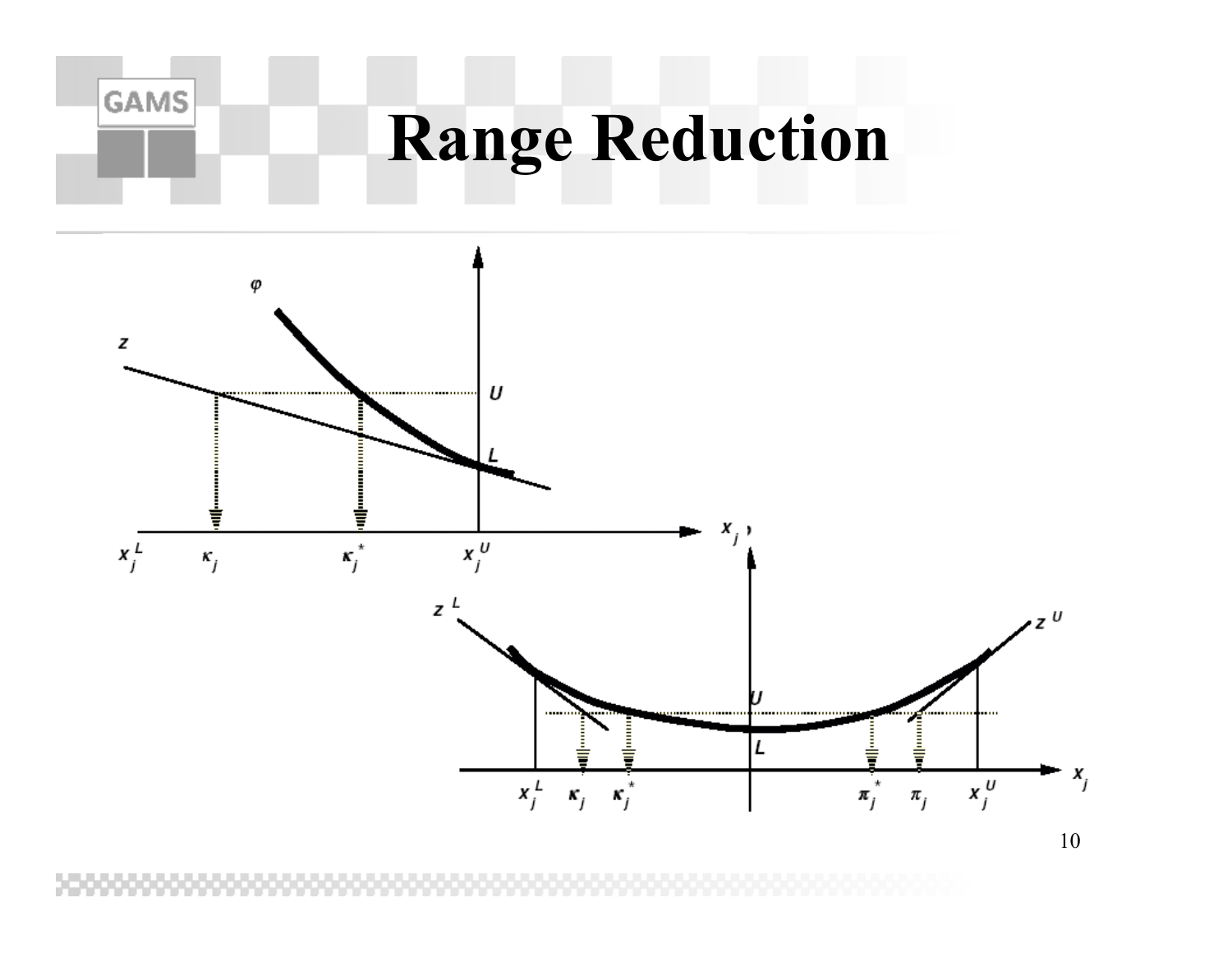### **LGO – Lipschitz Global Optimizer**

- Global/nonlinear optimization solver suite
- Branch-and-bound based global search, enhanced with a stochastic sampling procedure
- Adaptive global random search, enhanced with a statistical bound estimation technique
- Various local search procedures (function/gradient based)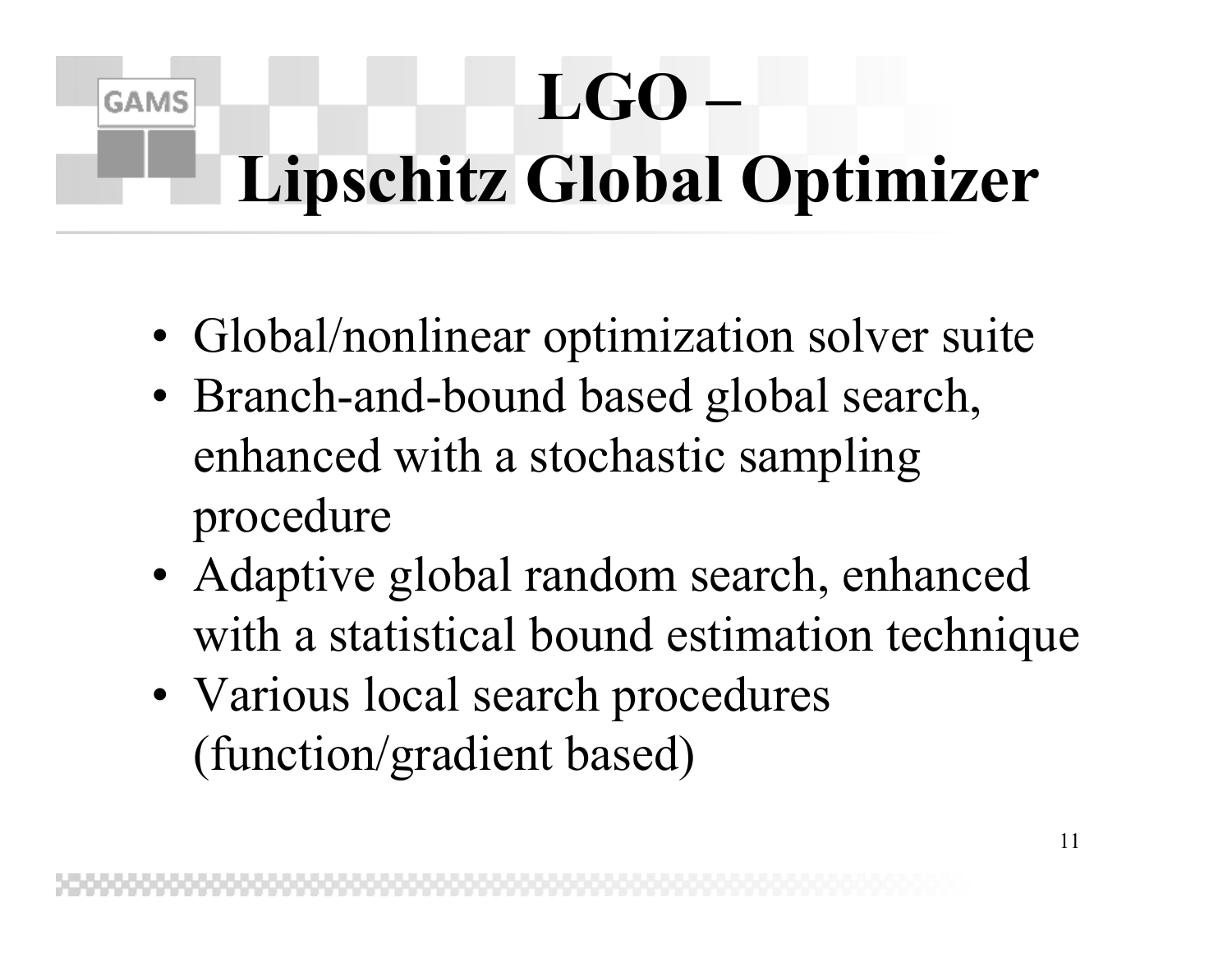### **OQNLP Multi-Start Search Method**

- Intended for nonlinearly constrained, smooth, nonconvex NLP's and MINLP's
- It starts any GAMS NLP solver from a set of starting points chosen by the widely used Scatter Search software, OptQuest (Glover, Laguna, Kelly).
- It can also be used to solve any NLP problem where solver failures are common, by automating the process of choosing multiple starting points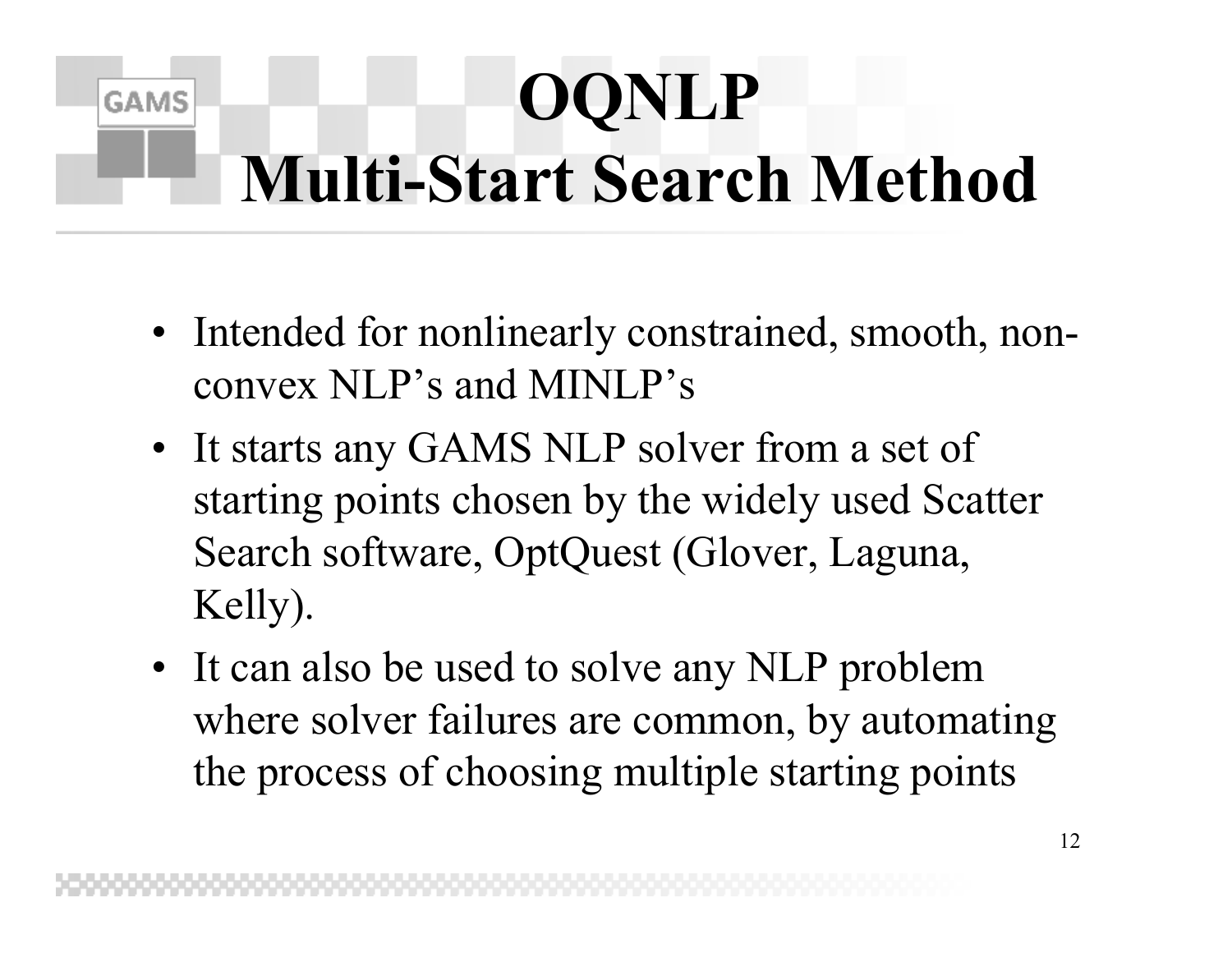### **Reference Set/Population**







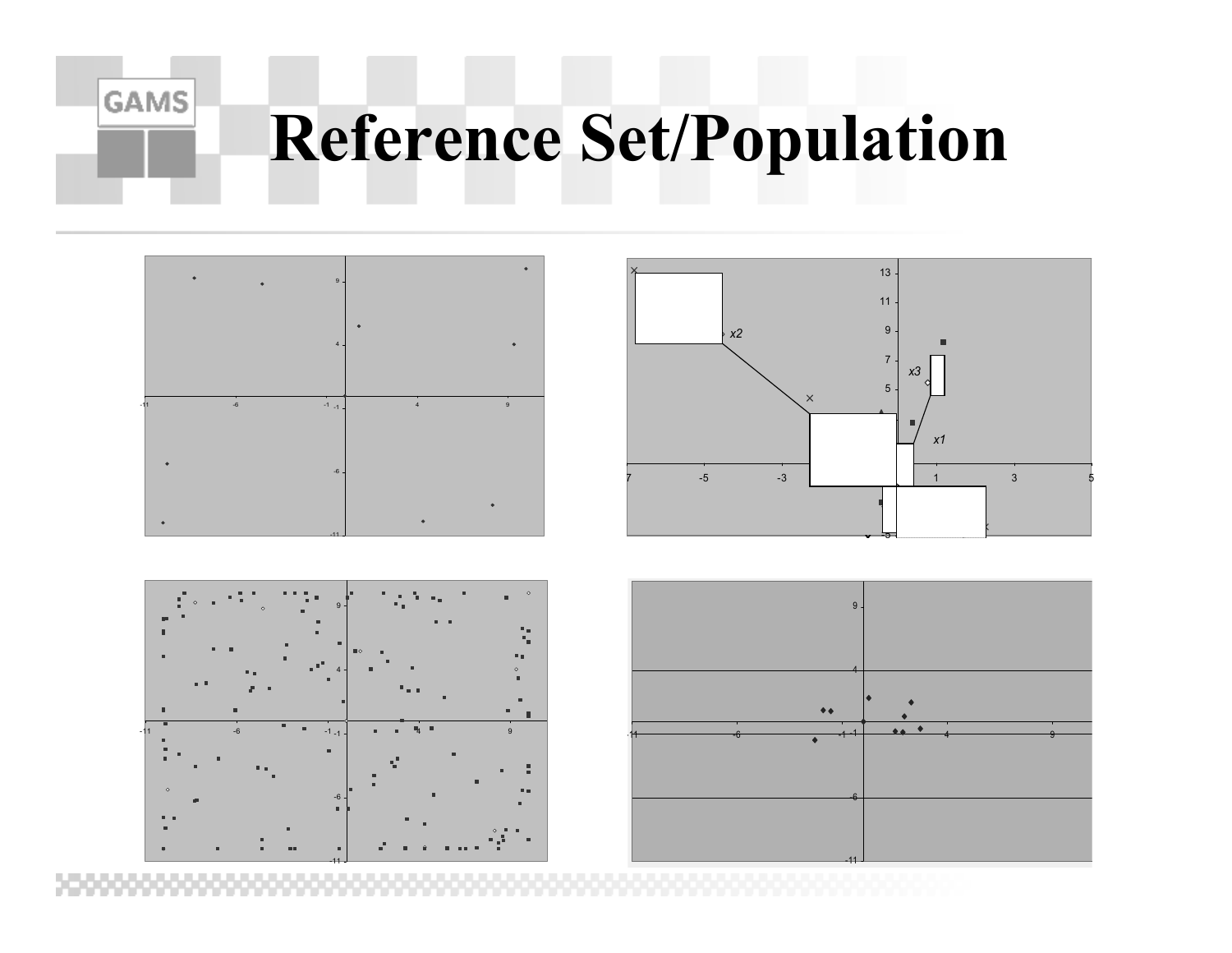# **OQNLP Algorithm**

- While point is evaluated for Scatter Search, NLP solver is called from that point if filter criteria (merit/distance) are satisfied
- User supplied starting point is part of initial reference set which guarantees that OQNLP is at least as good as just the NLP solver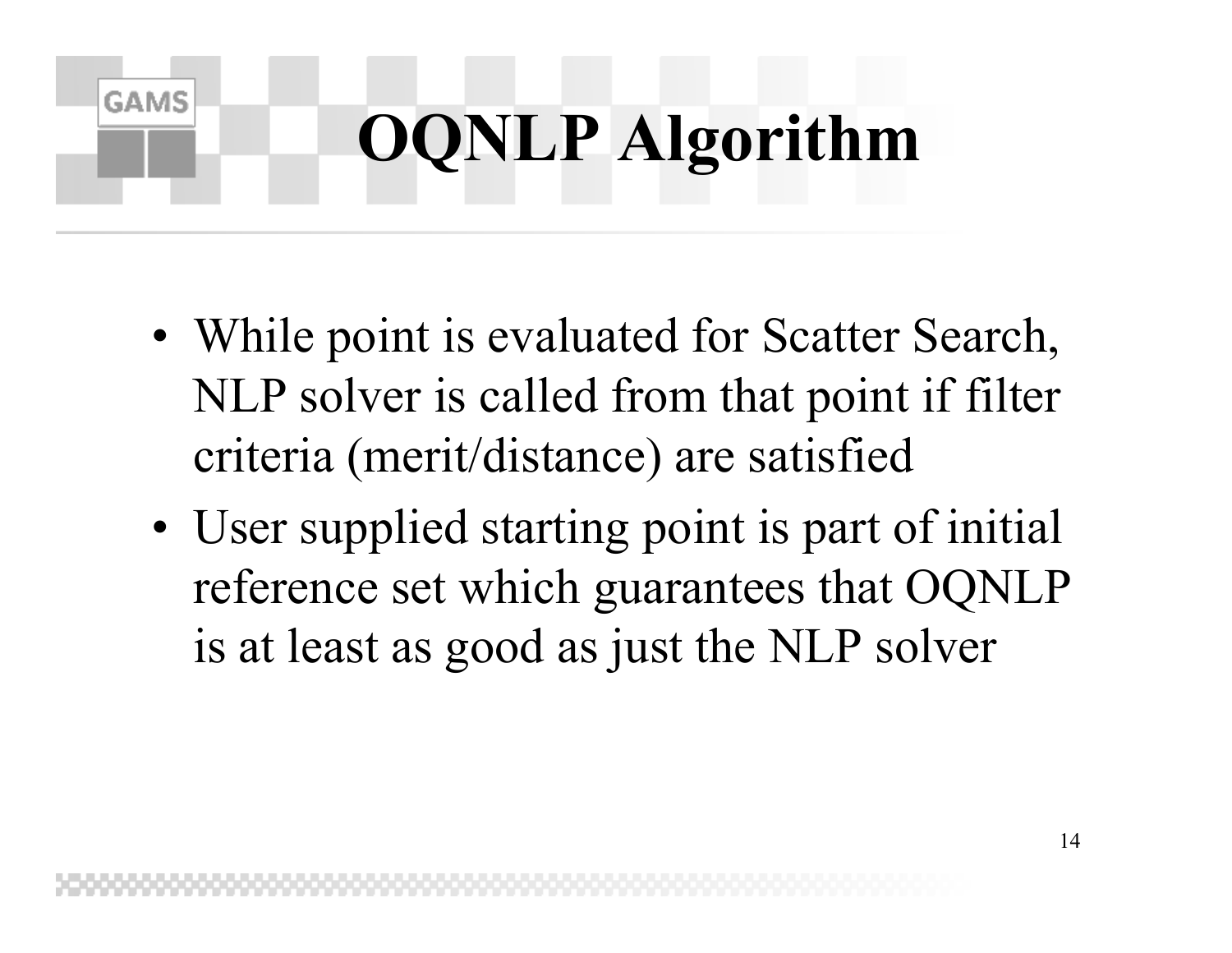### **GO Solver Differences**

- The three solvers differ in the methods they use. Hence, their requirements, capabilities and the results they provide are different:
- Model requirements
- Problem size

**GAMS** 

• Solution quality metrics/termination criteria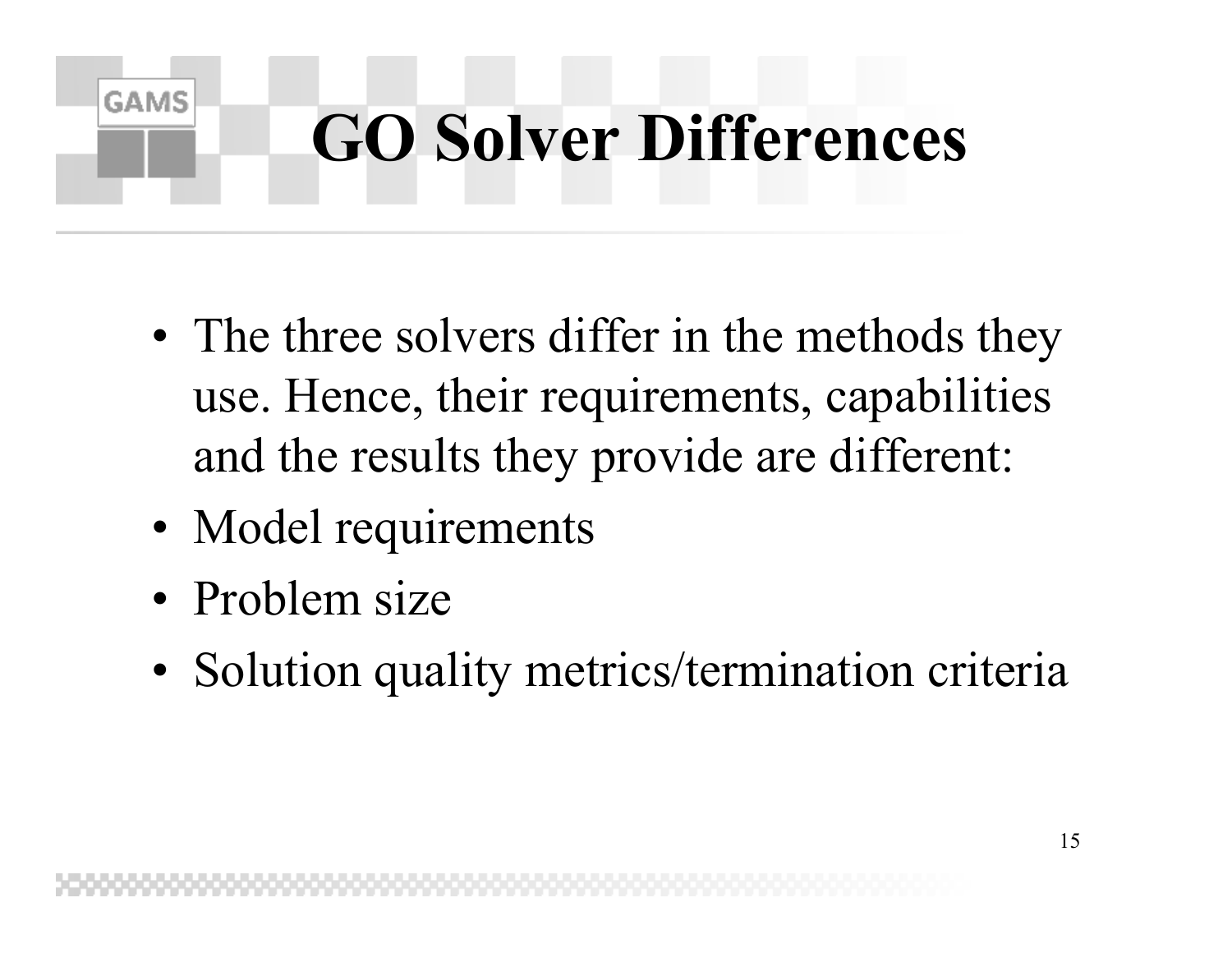#### **Difference Matrix**

|              | Model<br>requirements | Problem<br>size | Solution<br>metrics |
|--------------|-----------------------|-----------------|---------------------|
| <b>BARON</b> |                       | $\mathbf 0$     |                     |
| <b>LGO</b>   |                       | $\mathbf 0$     | $\mathbf 0$         |
| <b>OQNLP</b> | $\mathbf 0$           |                 |                     |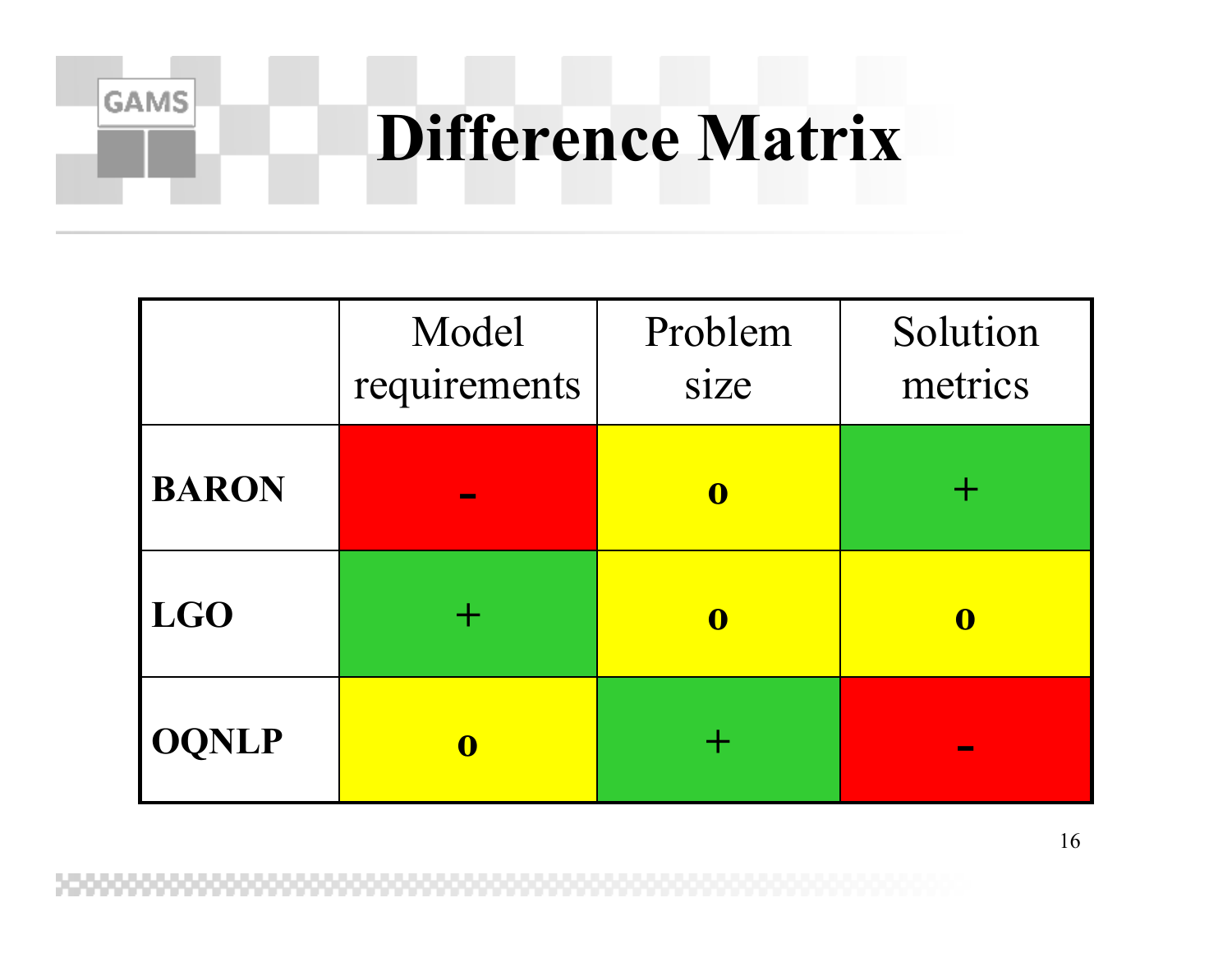### **Model Requirements**

• BARON

- Constructs convex under-estimators
- –Knowledge about model algebra
- No black box evaluators
- LGO
	- –Lipschitz-continuity of objective function
	- Black box models
- OQNLP
	- –Requirements of local solver used during search
	- Smooth problems (first [and second] order derivatives)

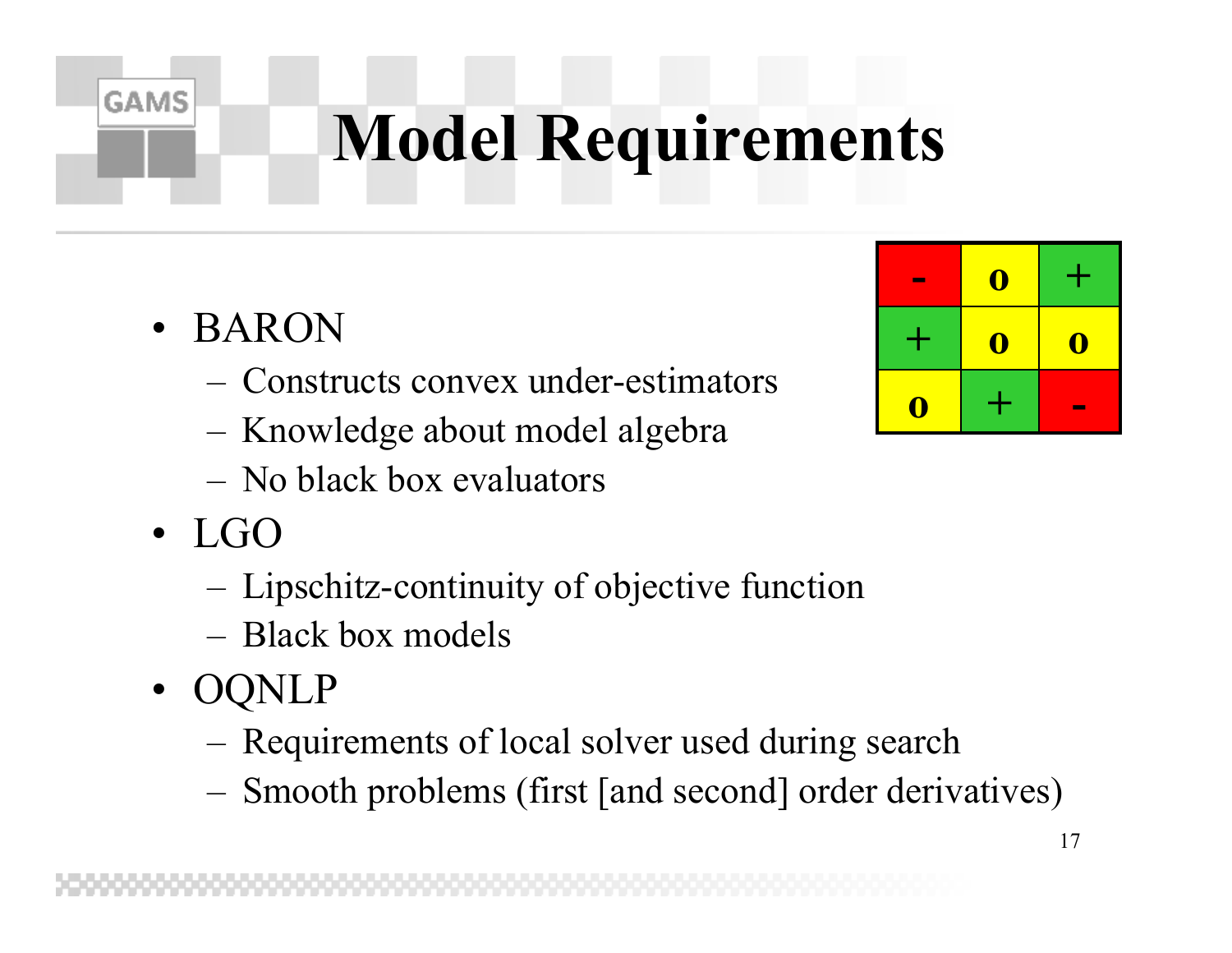#### **Problem Size**

- BARON/LGO
	- $-$  Ratio of LP/MIP problem sizes = ratio of local NLP/global NLP sizes
- •OQNLP

**GAMS** 

 $-$  Size of model is limited by size limitation of the local solver

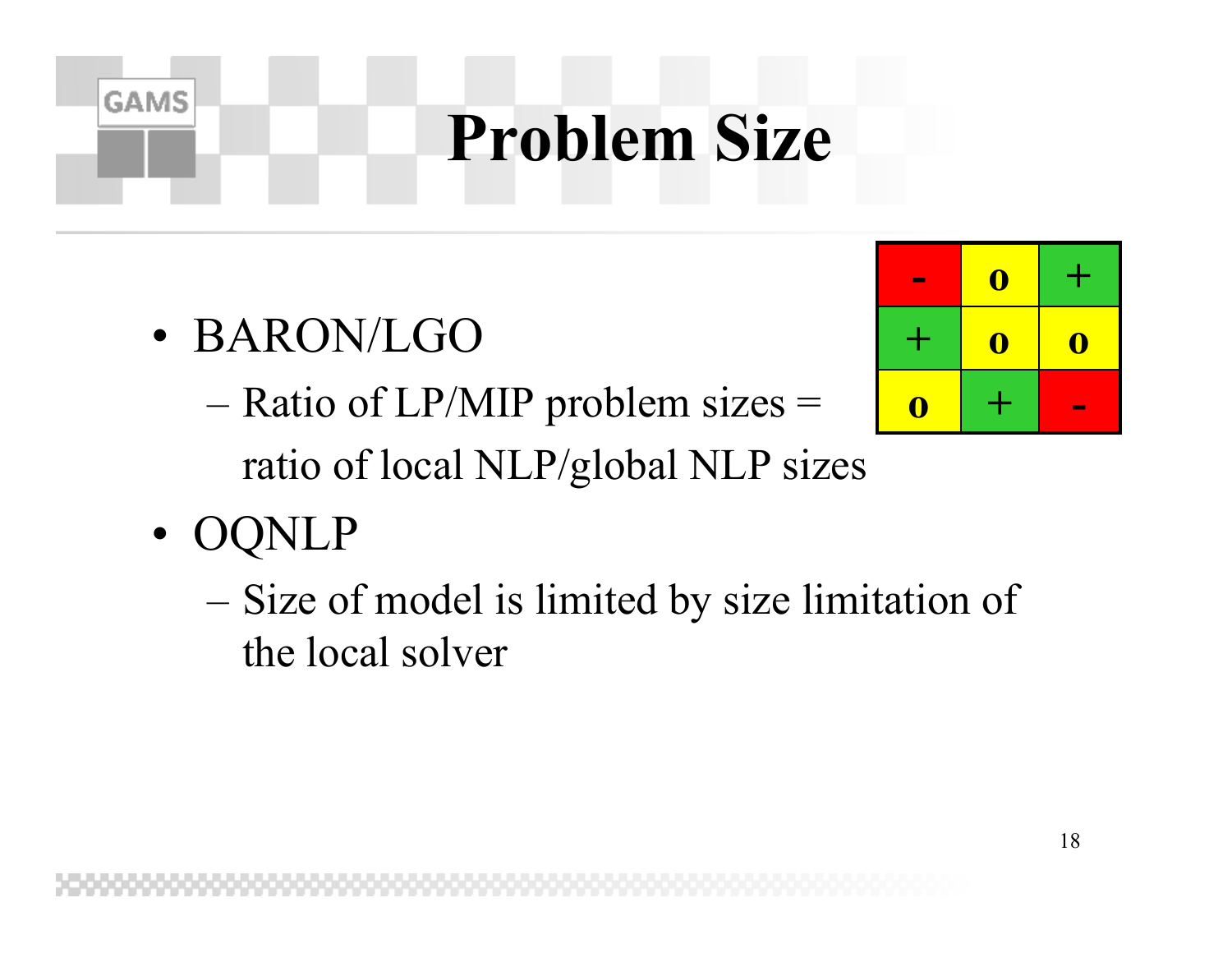## **Solution Quality Metrics**

• BARON

- Deterministic lower bound
- –relative/absolute gap similar to MIP
- LGO
	- –Estimated statistical or Lipschitz lower bound
	- –Stochastic convergence to global optimum
- OQNLP
	- – Scatter Search ensures stochastic convergence towards the global optimum

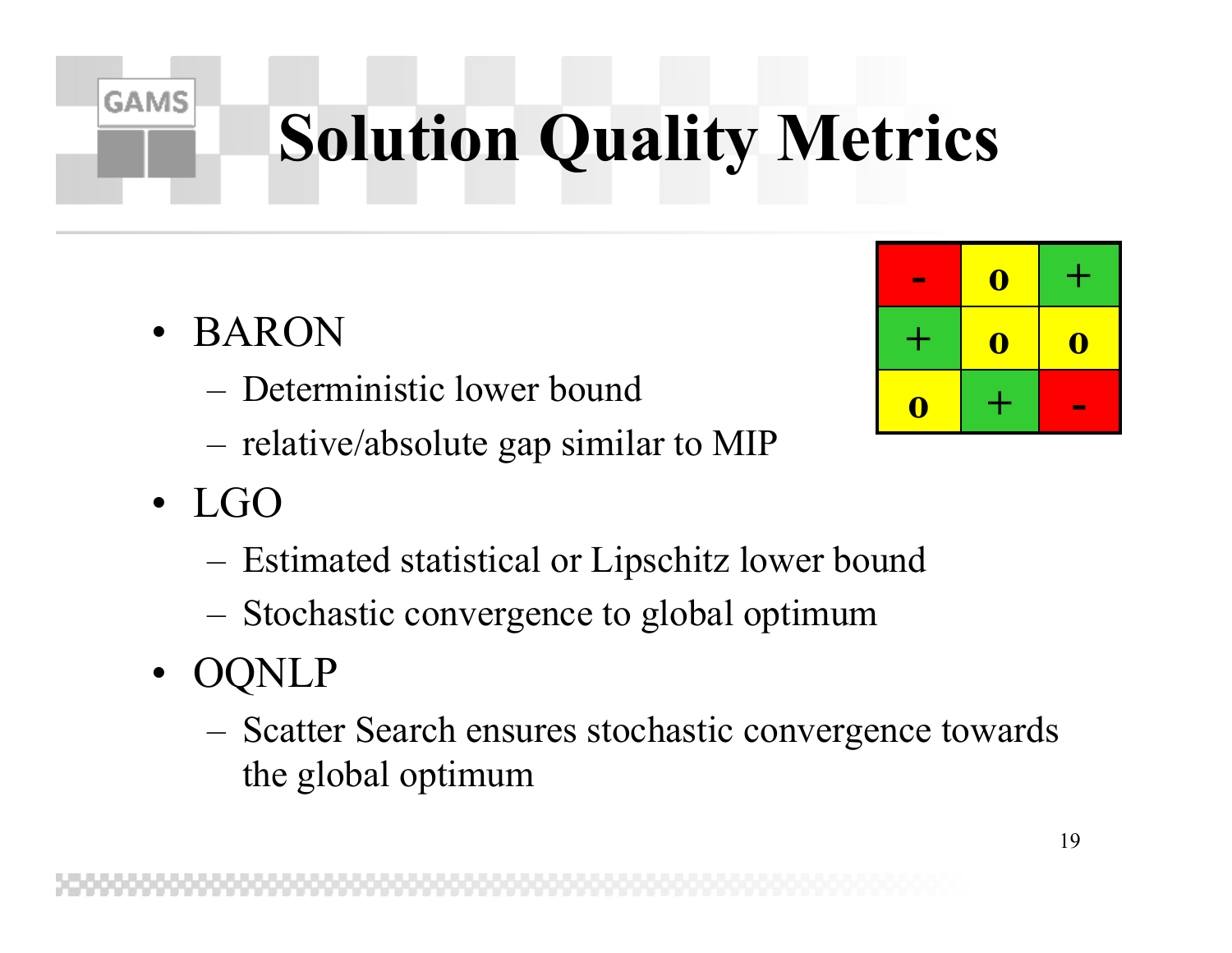#### **Which one is the best?**

• Models from GlobalLib ( $n \leq 500$ ,  $m \leq 500$ ) (http://www.gamsworld.org/global)

- Performance Profiles (Dolan and More, 2002):
	- – Cumulative distribution function for a performance metric
	- Performance metric: ratio of current solver time over best time of all solvers
	- – Intuitively: probability of success if given τ times fastest time ( τ=ratio)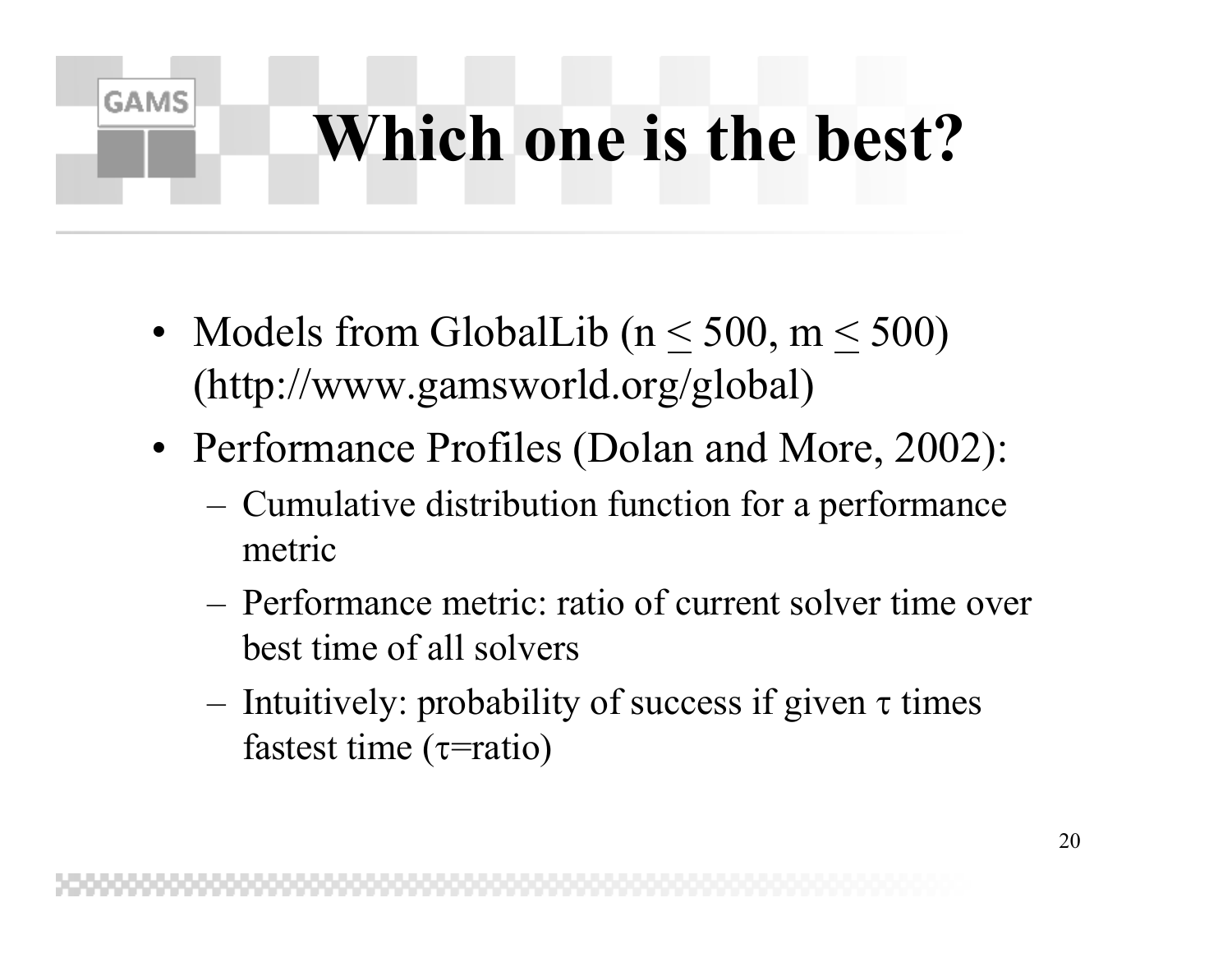Performance Profile



Time Factor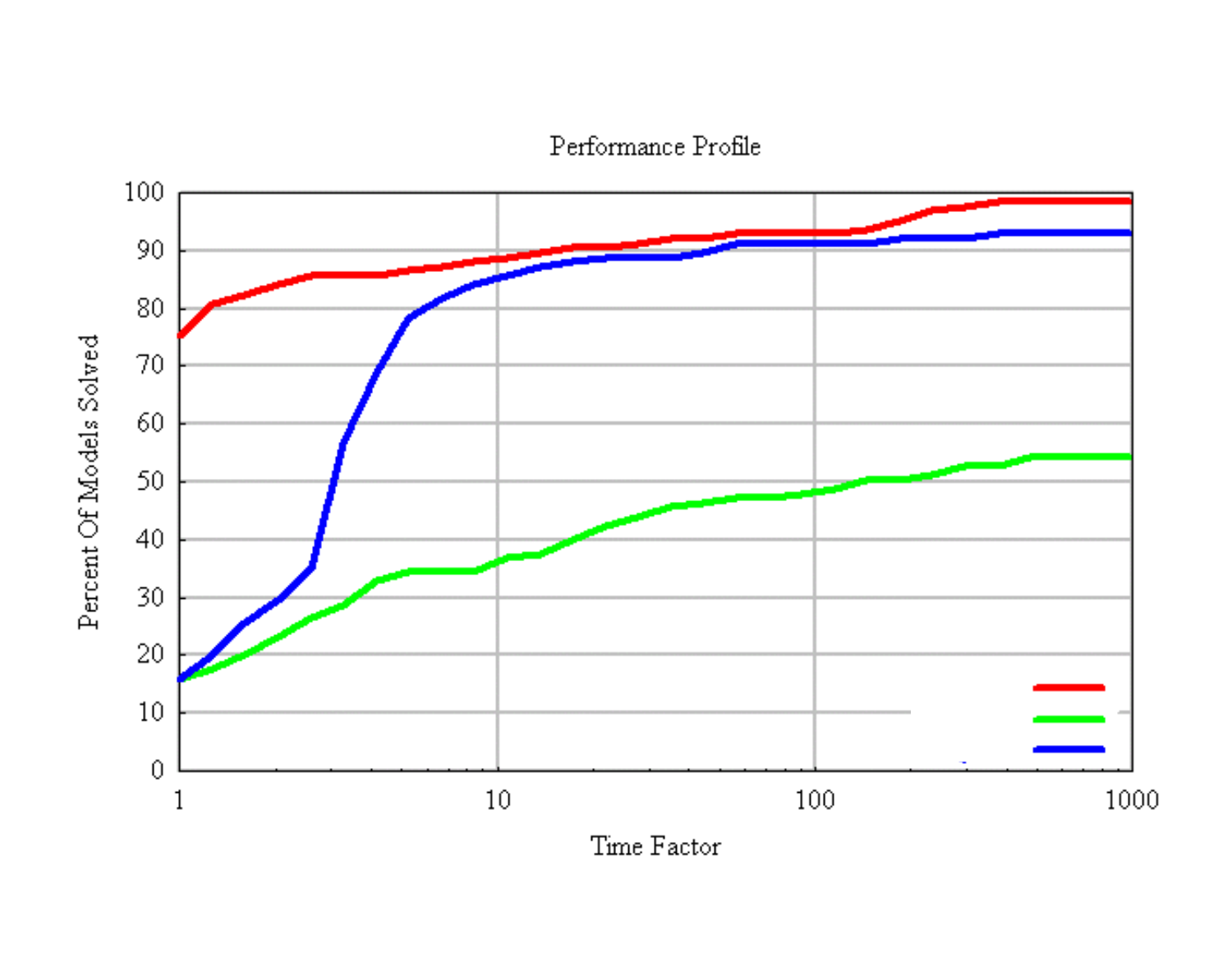$\hat{\delta}$ 

#### Performance Profile



Time Factor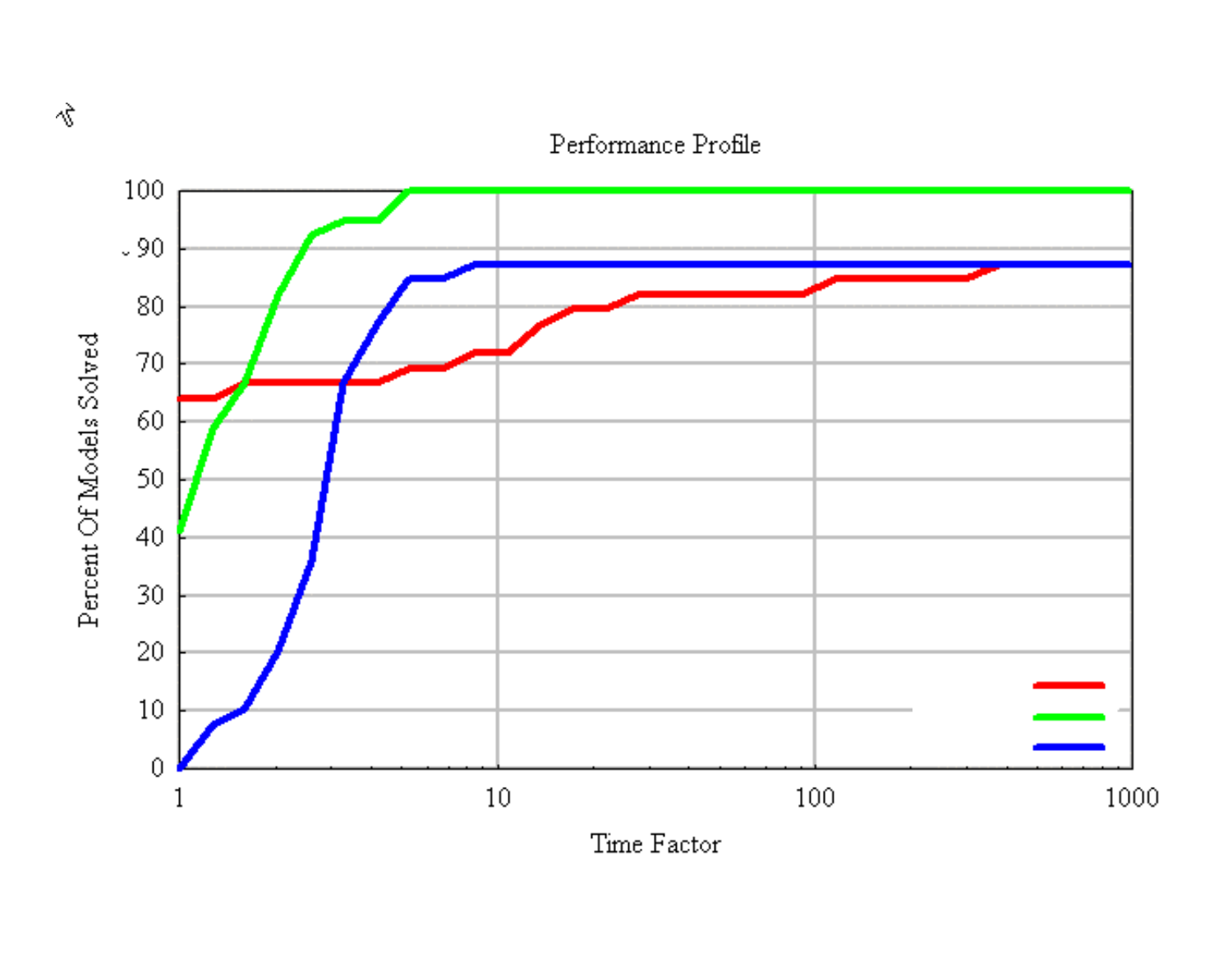Performance Profile



Time Factor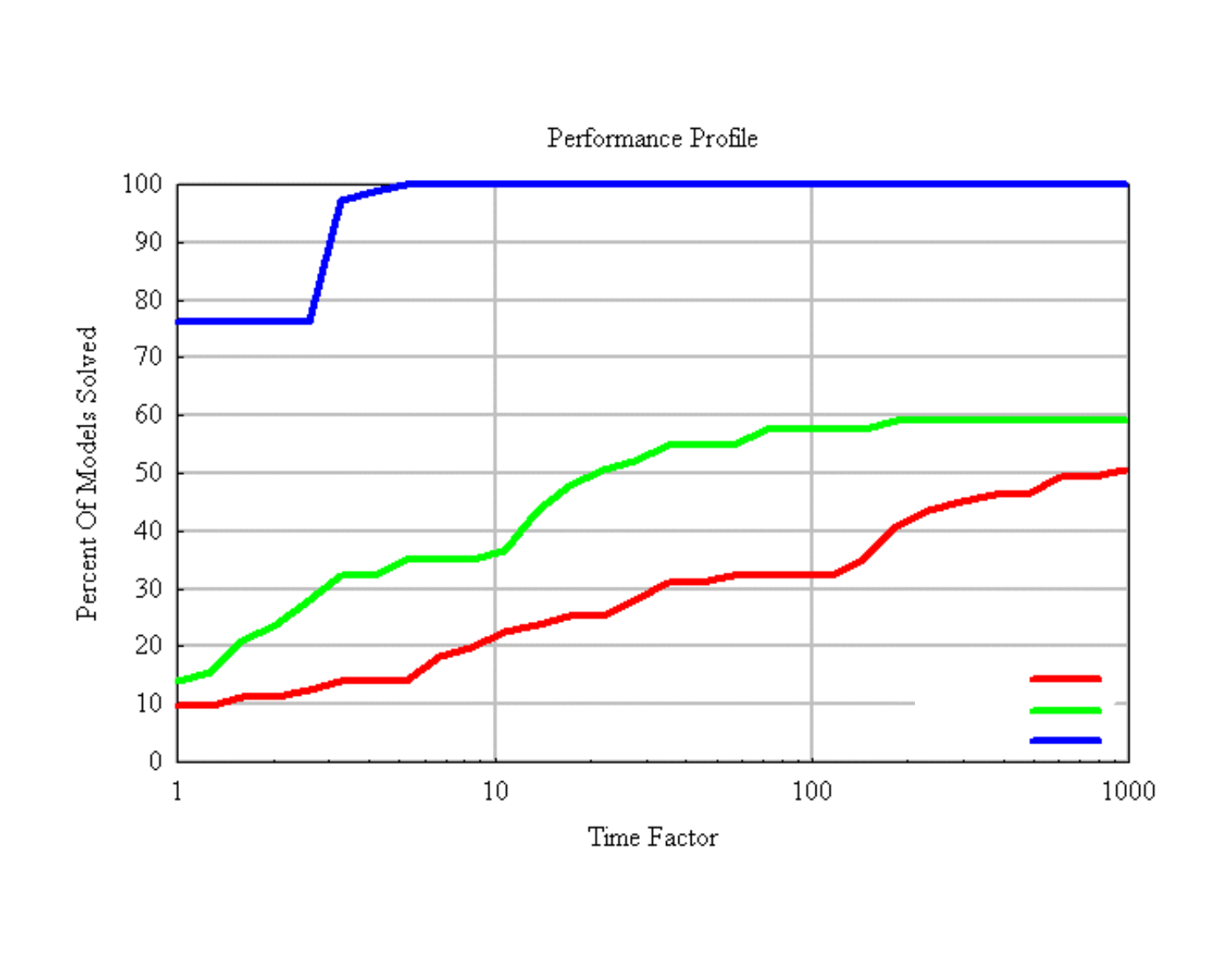### **Comparison Conclusion**

- Model selection decides about the "winner"
	- $-$ 309 model from GlobalLib (total)
	- –Subgroups between 40 and 125 models
- Where does the solver "shine":

- BARON: Deterministic bounds
- $-LGO:$ Black box models
- –Large models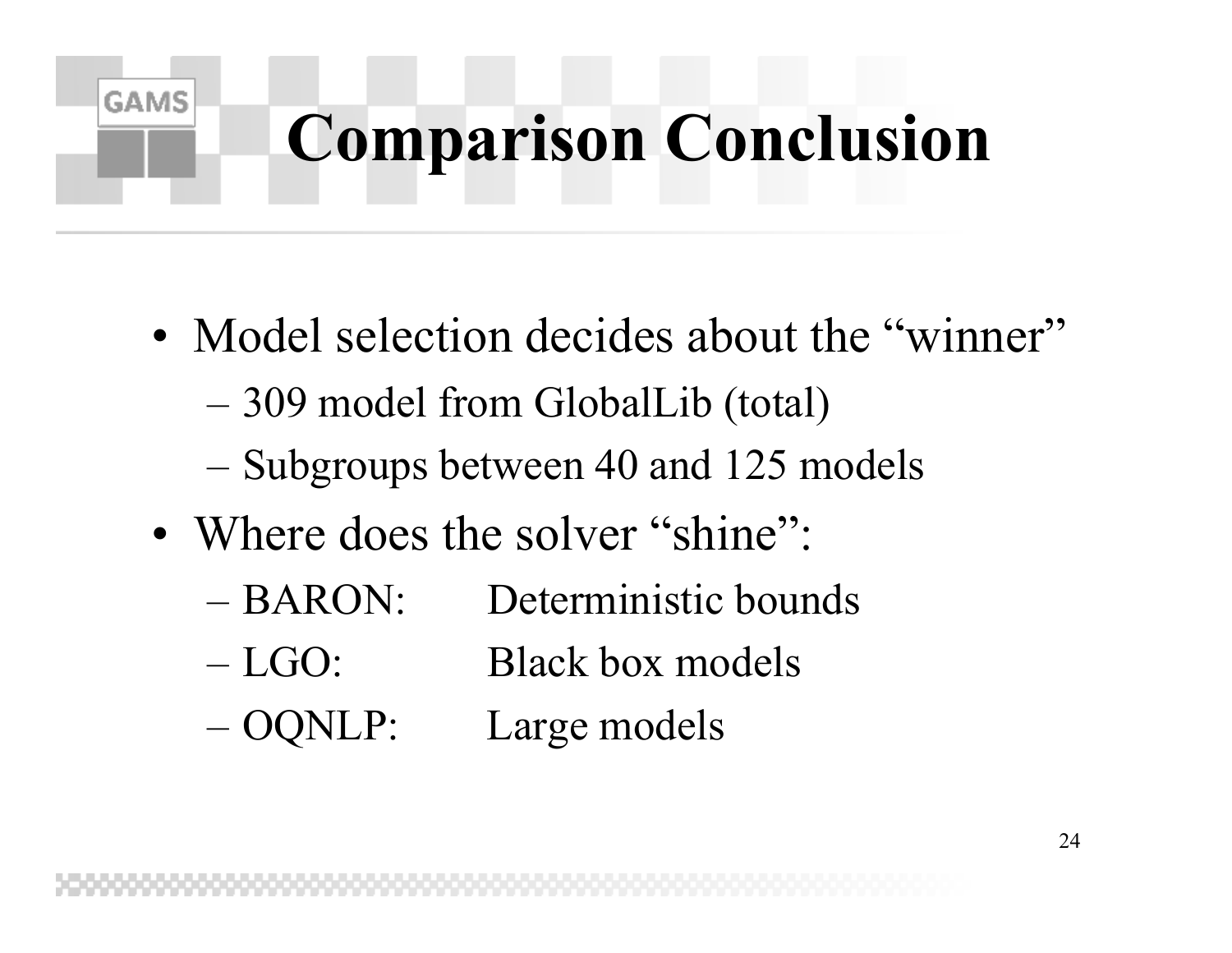## **GO and Modeling Systems**

- Nonlinear modeling available in GAMS from the very beginning (large user base )
- Variety of local solvers

**GAMS** 

- – NLP: MINOS, CONOPT, SNOPT, LSGRG, PATHNLP, MOSEK, TRAMP
- –MINLP: DICOPT, SBB

implementing different methods (SLP, SQP, GRG, B&B, outer approximation…) improve reliability of nonlinear modeling (high expectation )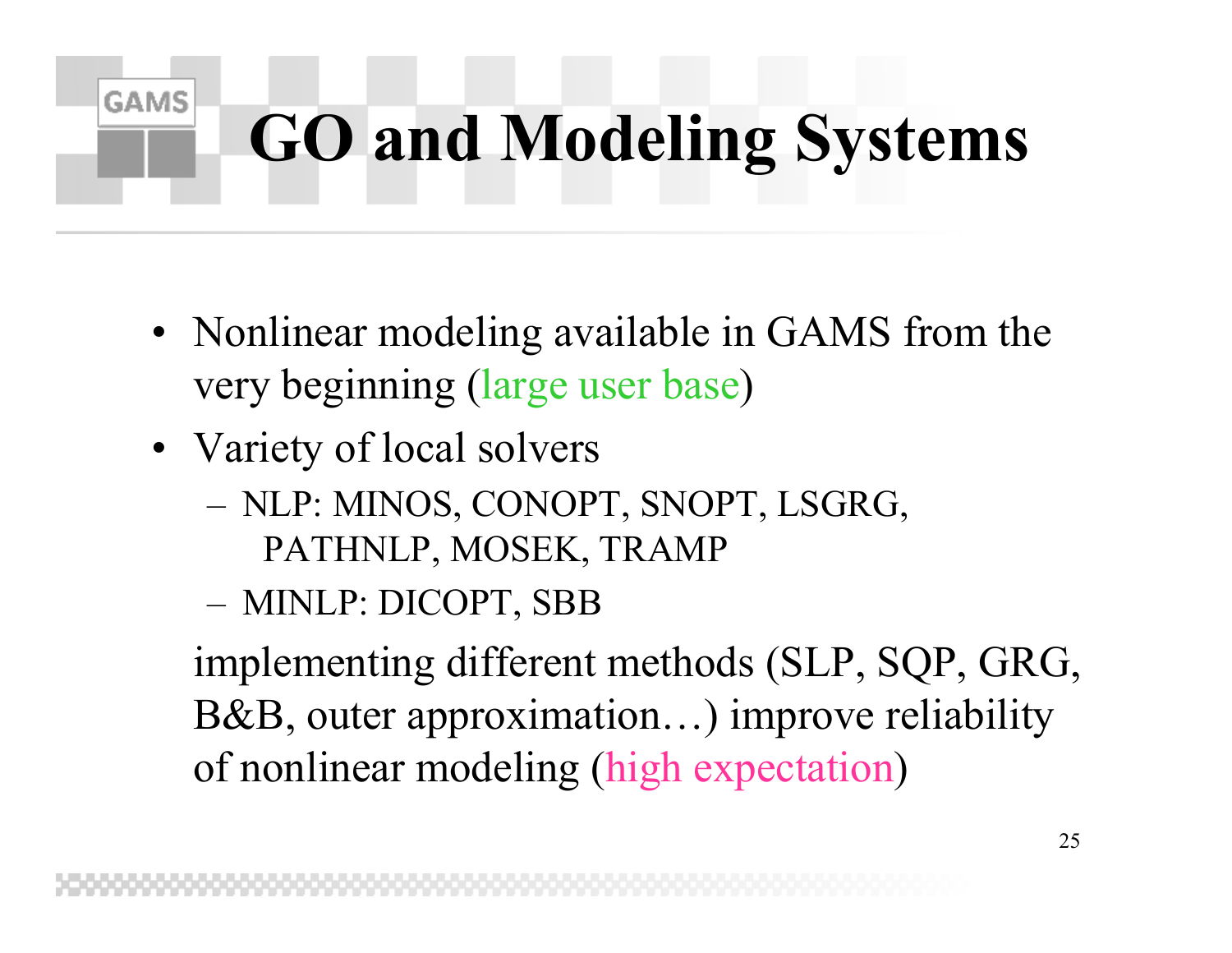### **GO and Modeling Systems**

• Seamless exchange of local solvers with global solvers: For example: **Option nlp=oqnlp;**

- GO Solvers benefit from Modeling System Services:
	- – Search algorithm have difficulties with equalities Defining equation elimination by GAMS
	- – Dual solution unavailable, approximate solution Optional cleanup up call (CONOPT) from solution found
	- – Currently, no MINLP capability (LGO) B&B code SBB uses GAMS NLP sub-solvers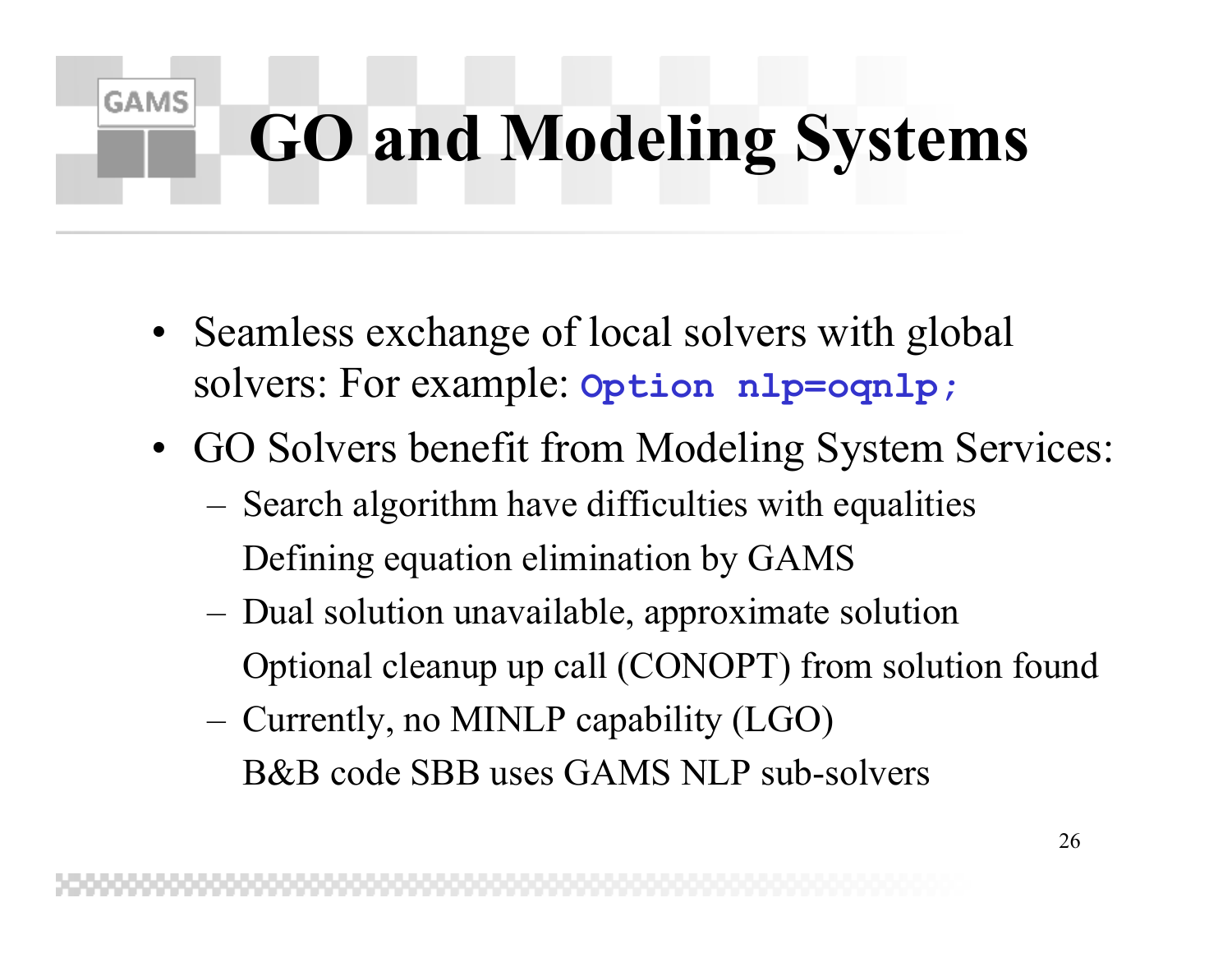### **GO in the Marketplace**

• Benefits of GO:

- –Independence of starting point
- –Global/improved solutions
- –Solution quality metrics
- –Opening new markets
- Risks of GO: raise expectation & fail to deliver
- Minimize risk of new technology for customers
	- –Multiple Global Codes (LaGO work in progress)
	- –Fallback to Local Solvers (same solver/user interface)
	- Reproducible Quality Assurance Tests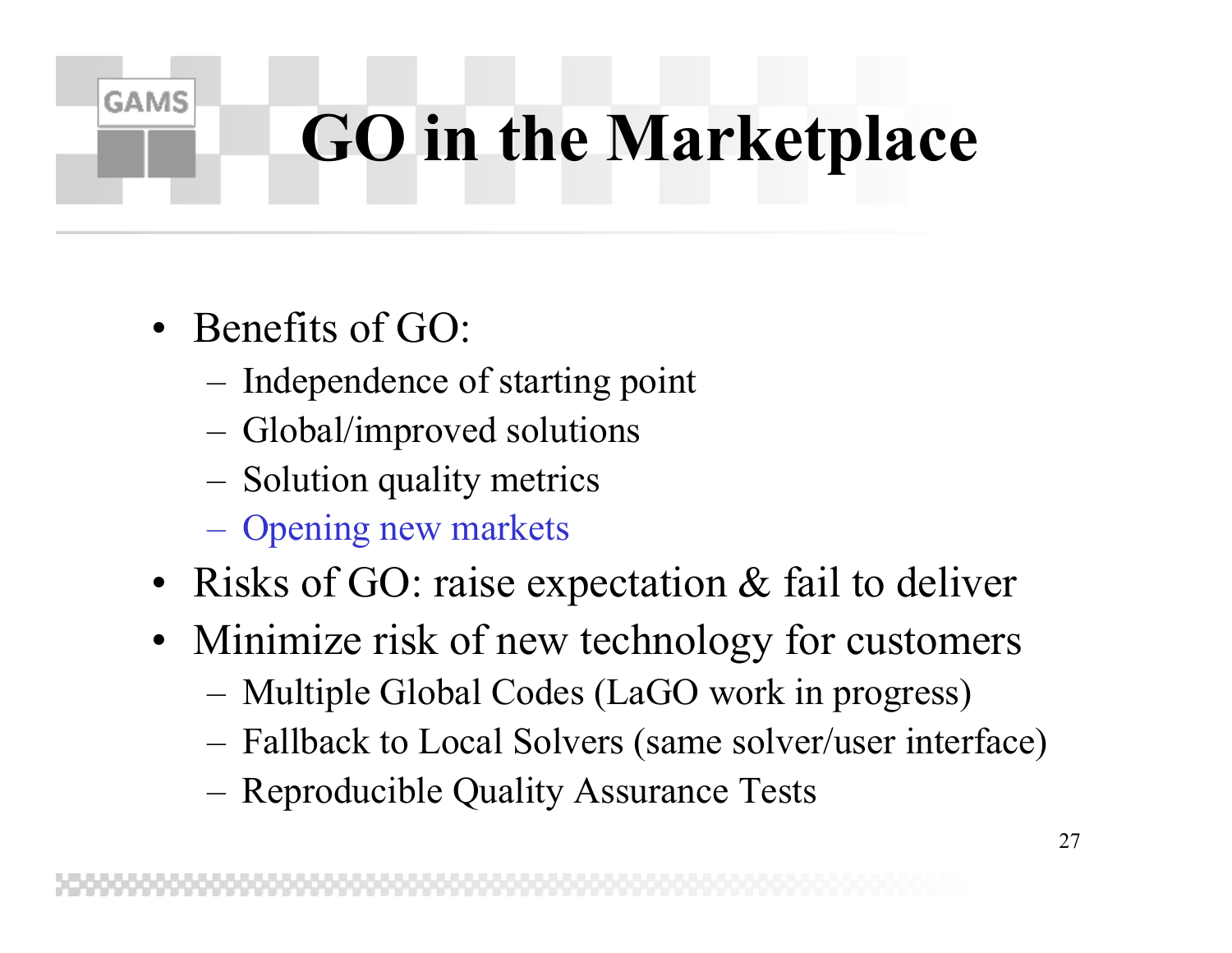#### **GAMS QA Tests for Reducing Risk**

- Replication of quality assurance results critical factor for establishing a new solver technology in the commercial world
- Non-reproducible tests damage the reputation of a solver
- Requirement: low cost replication of such results by an independent auditor (user/tester)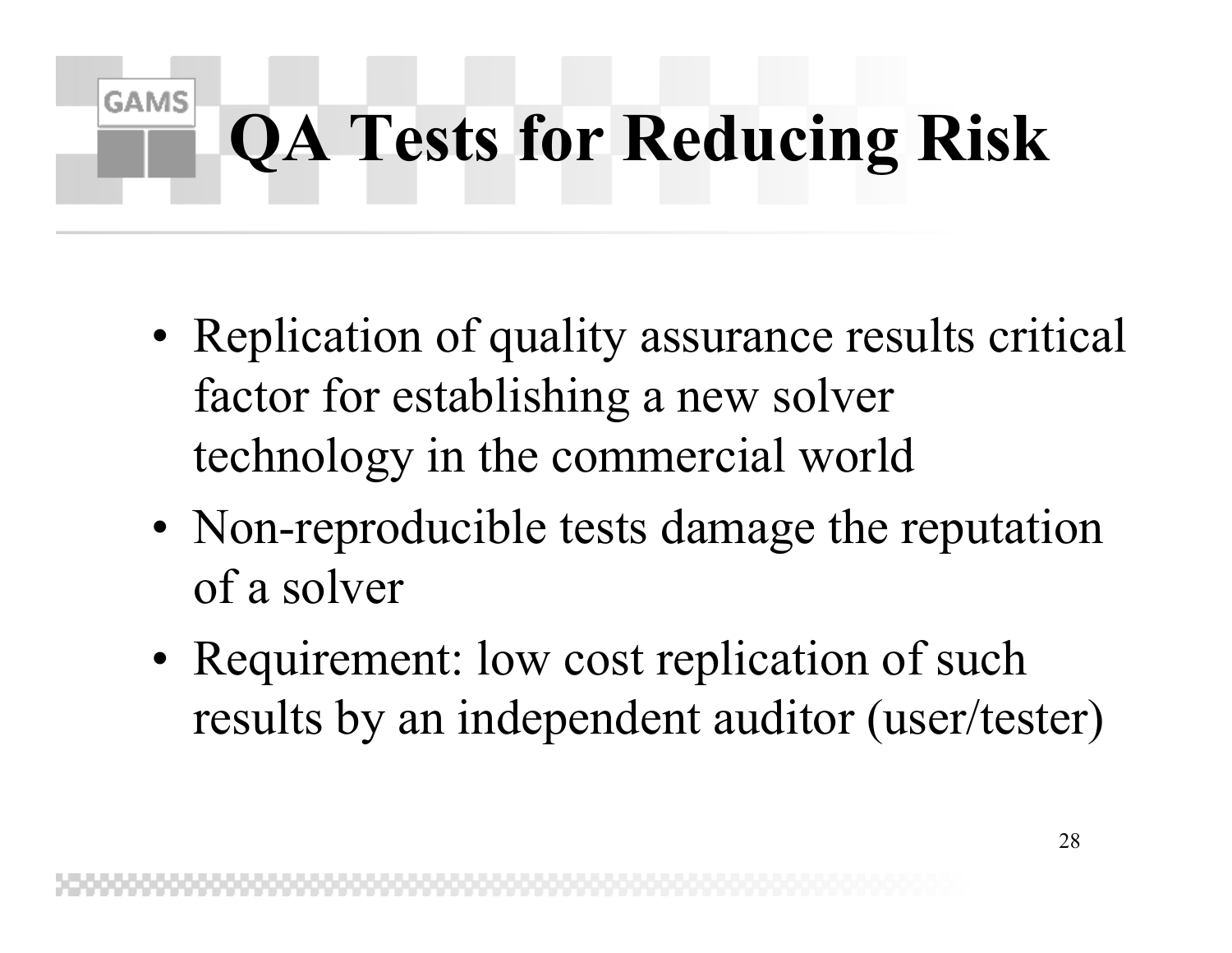### **Effective Testing**

• Test cases

- – Widely available collection of standardized test model instances
- Data collection tools
	- Automatic collection of solution and statistics
	- –Capture test environment setting (hardware, software)
- Data analysis tools
	- –Standard quality and performance measurements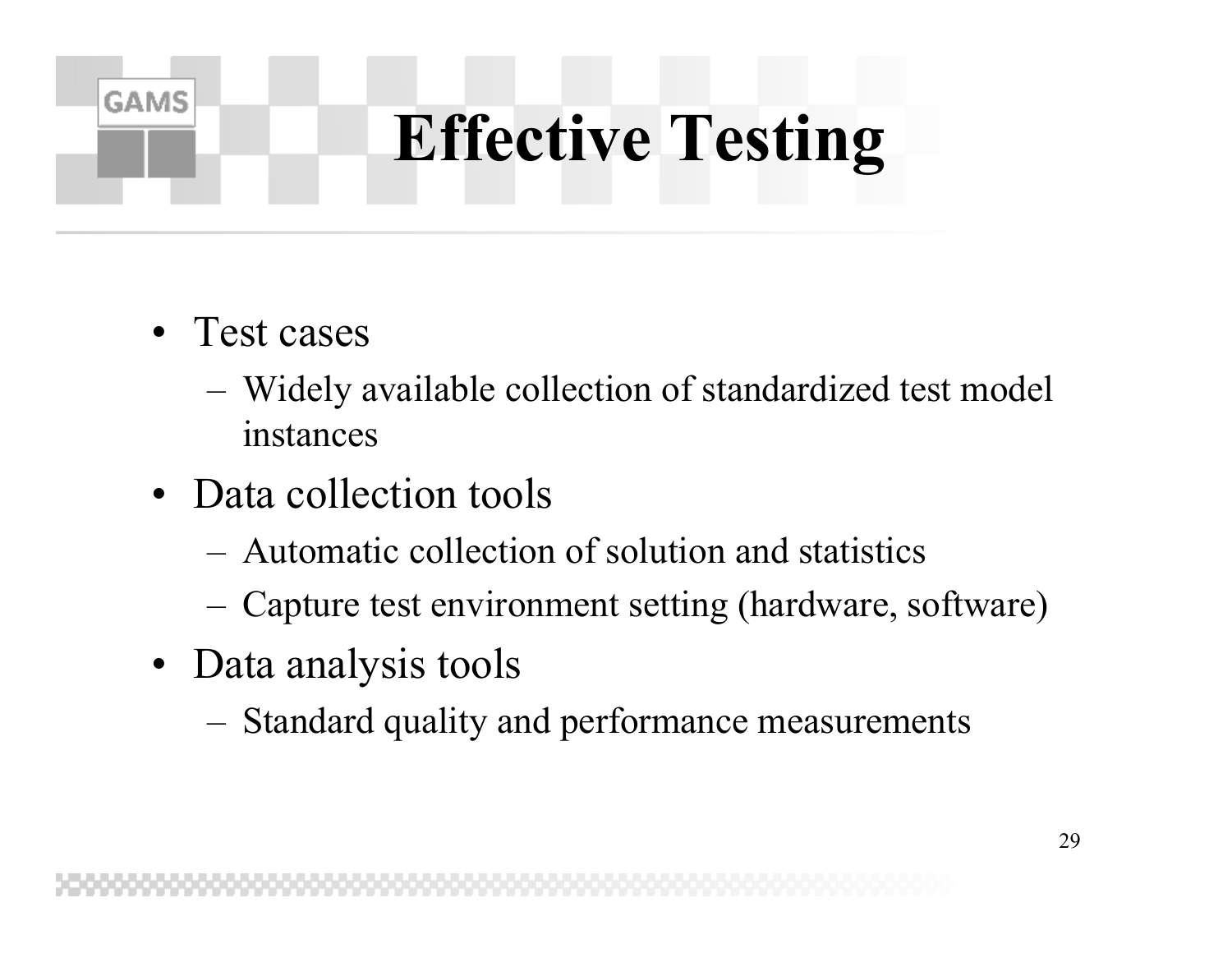### **Open Testing Architecture**

• Test models

- –Open source GAMS models
- –Automatic translation into different formats, e.g. AMPL
- Web/Email interface for this translation service
- Trace facility API
	- –ASCII import/export of trace files
- Analysis tools
	- –open source GAMS programs
	- – Web interface for PAVER ( **P**erformance **A**nalysis and **V**isualization for **E**ffortless **R**eproducibility)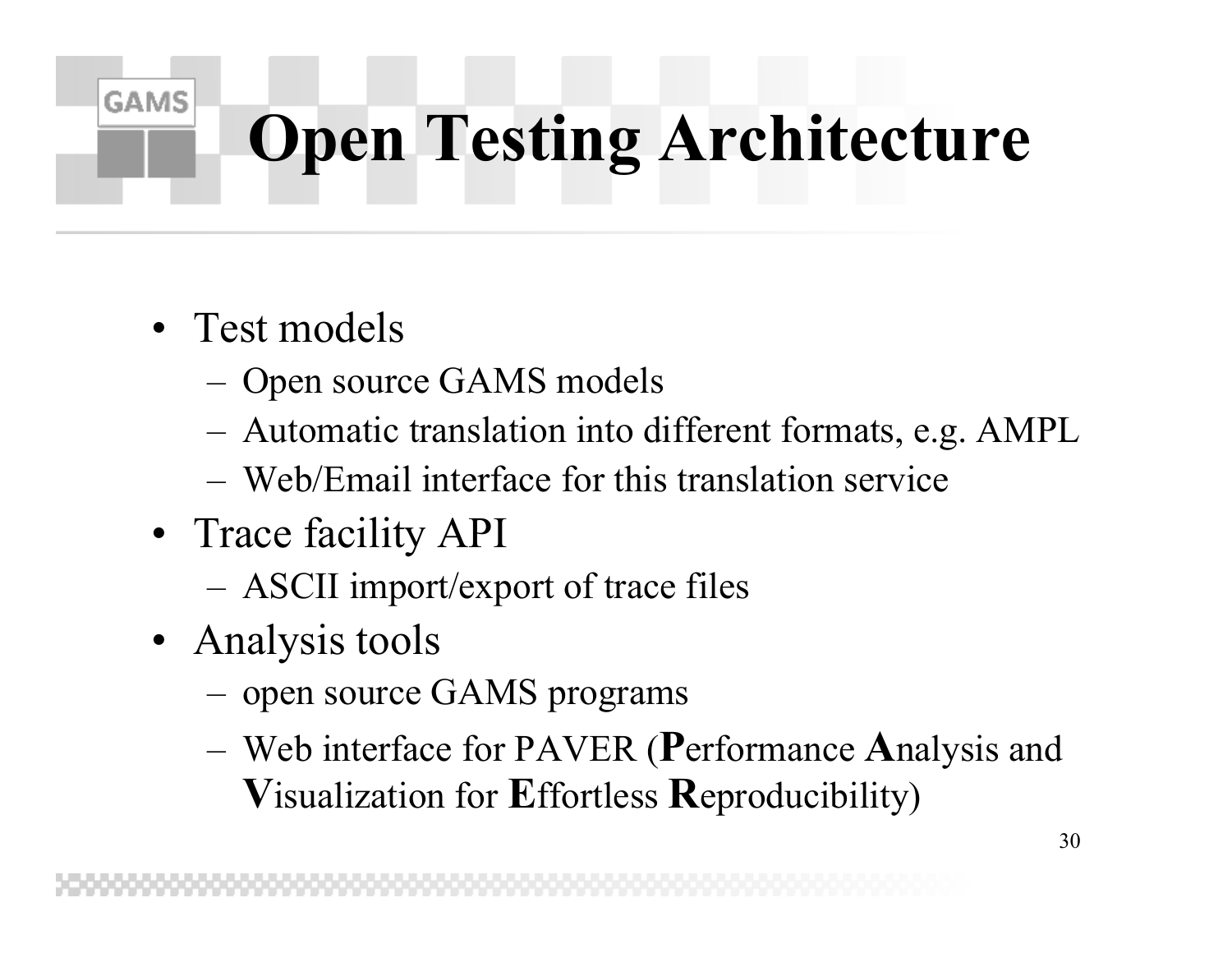# **Open Testing Architecture**

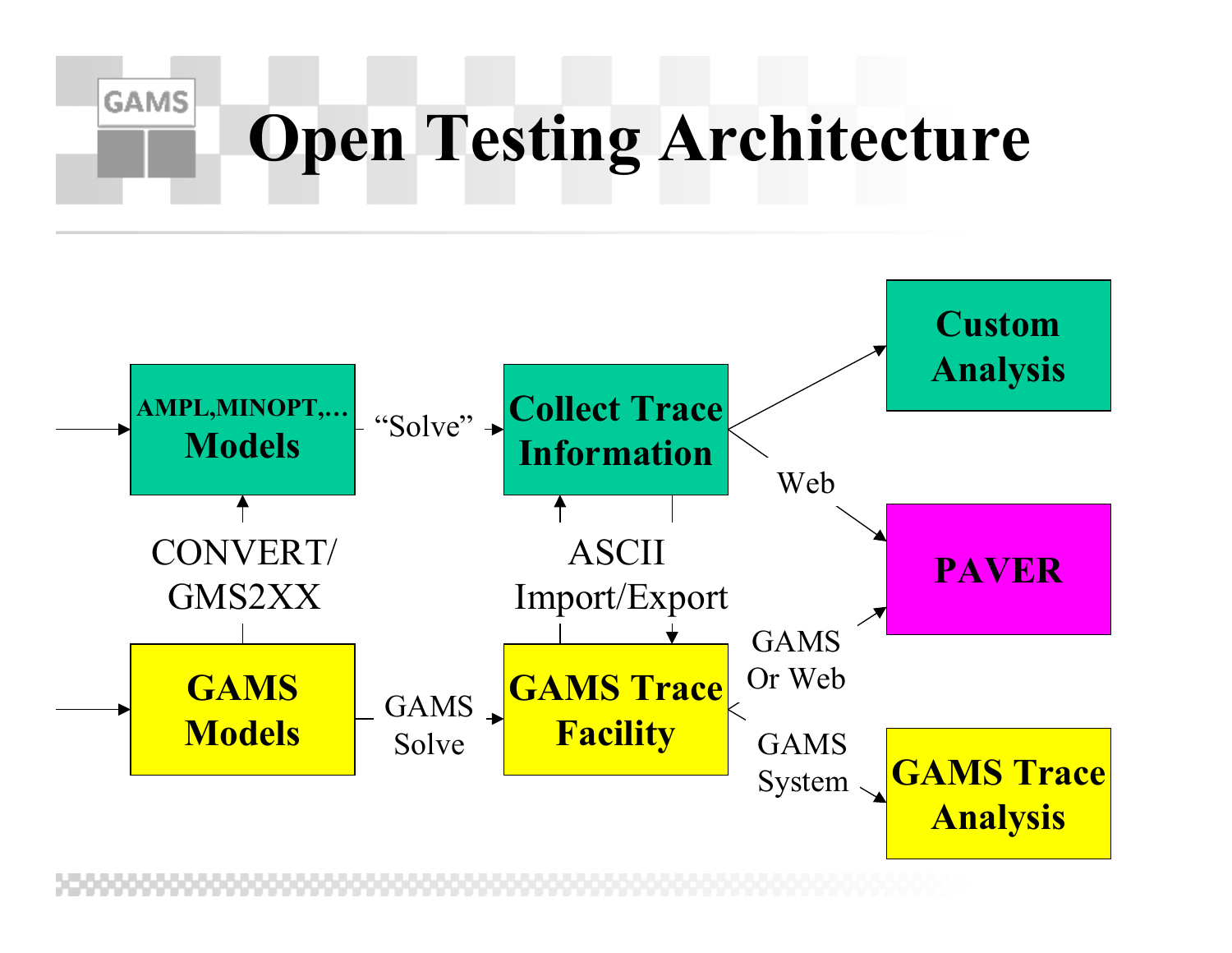#### **Conclusions**

- Introduction and addition of three well known global optimization codes into the GAMS solver portfolio.
- Commitment to quality assurance in the optimization world (critical for success in the commercial environment).
- Presentation will be available at **http://www.gams.com/presentations**